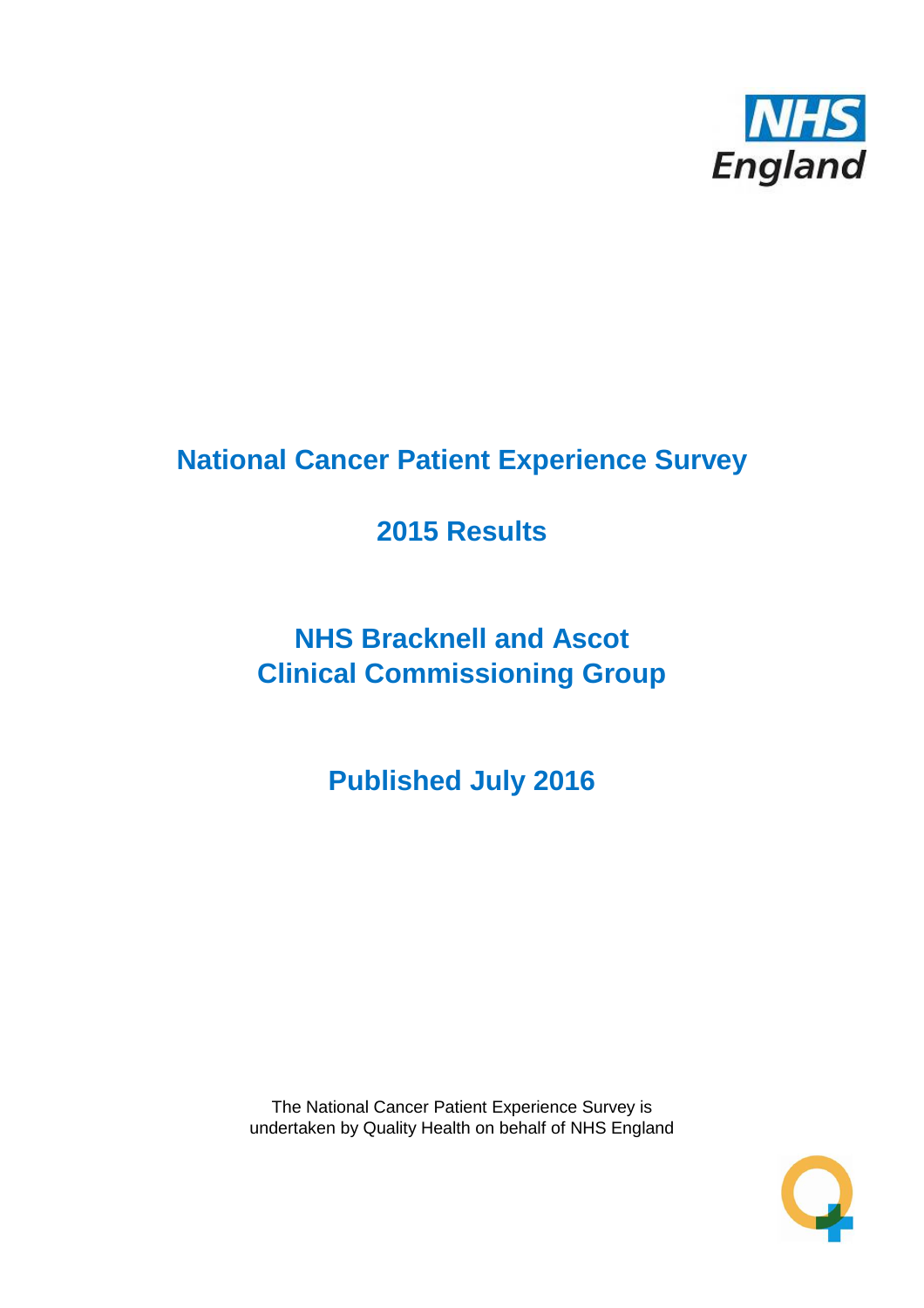### **Introduction**

The National Cancer Patient Experience Survey 2015 is the fifth iteration of the survey first undertaken in 2010. It has been designed to monitor national progress on cancer care; to provide information to drive local quality improvements; to assist commissioners and providers of cancer care; and to inform the work of the various charities and stakeholder groups supporting cancer patients.

The survey was overseen by a national Cancer Patient Experience Advisory Group. This Advisory Group set the principles and objectives of the survey programme and guided questionnaire development.

The survey was commissioned and managed by NHS England. The survey provider, Quality Health, is responsible for designing, running and analysing the survey.

Full national results and other reports are available at www.ncpes.co.uk

Further details on the survey methodology and changes to the 2015 survey can be found in the Annex. Note that a number of significant changes were made to the 2015 survey so caution should be taken in directly comparing data from the 2015 survey to the findings of the previous CPES surveys. No comparisons with previous surveys are presented in this report.

### **This report**

The report shows how this CCG scored for each question in the survey, compared with national results. It is aimed at helping individual CCGs to understand their performance and identify areas for local improvement.

Note that responses for questions with 1-20 respondents have been suppressed. This is to protect patient confidentiality and because uncertainty around the result is too great.

### **Data tables**

The data tables presented in this report show the following for each question:

- **Column 1** shows the number of respondents to this question
- **Column 2** shows the unadjusted 2015 score for this CCG
- **Column 3** shows the case-mix adjusted 2015 score for this CCG
- **Column 4** shows the lower limit of the expected range of scores for this CCG (the top of the pale blue section on the Comparability chart - see below)
- **Column 5** shows the upper limit of the expected range of scores for this CCG (the bottom of the dark blue section on the Comparability chart - see below)
- **Column 6** shows the National Average score for this question.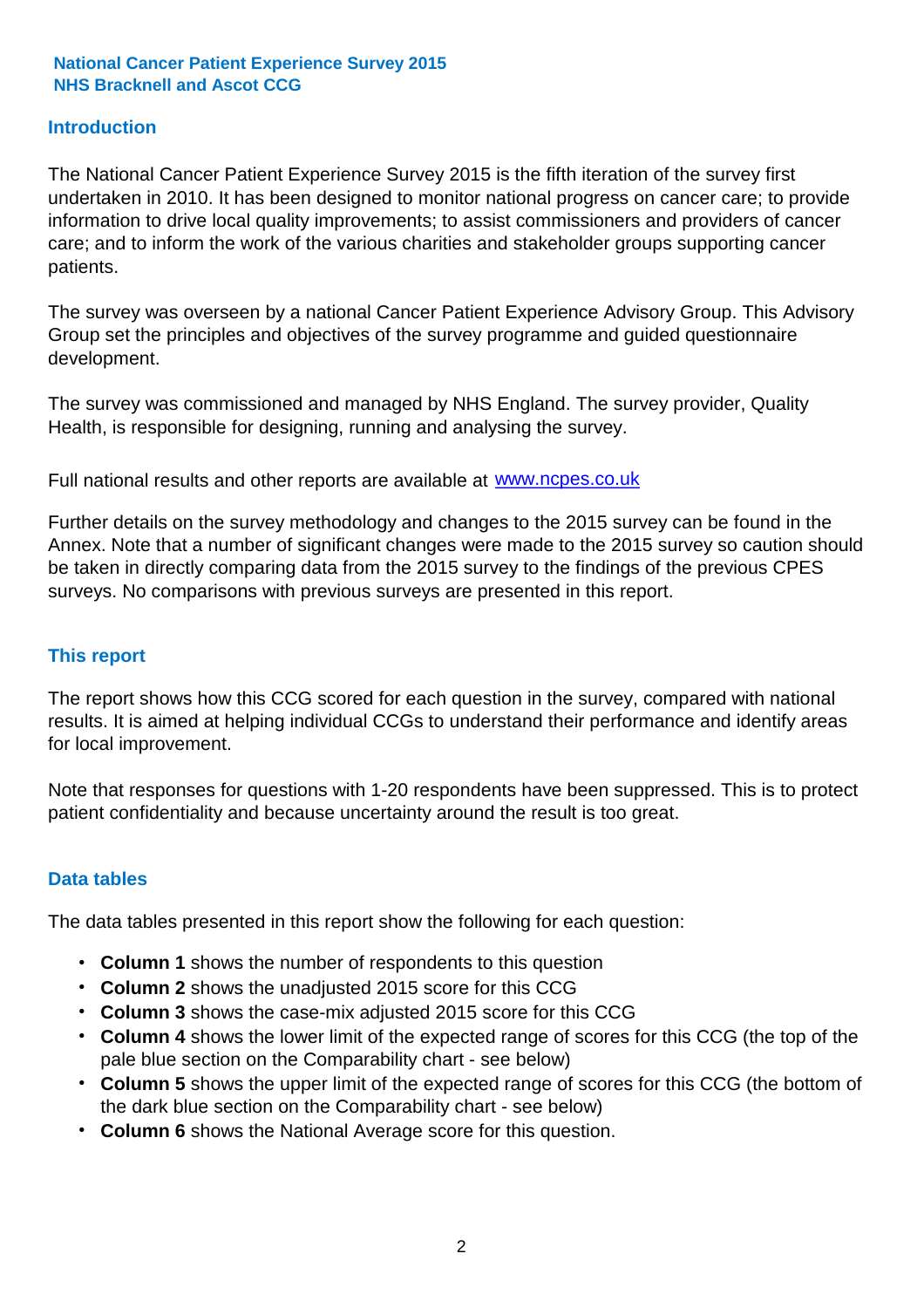Results for individual response options are presented in the detailed data tables **WWW.ncpes.co.uk** Confidence Intervals for unadjusted and case-mix adjusted data are provided in these tables.

Expected ranges and 95% Confidence Intervals highlight the uncertainty around the results. The size of the expected ranges and confidence intervals will be different for each question, and depends on the number of respondents and the range of their responses.

For further details on case-mix adjustment and the scoring methodology used, please refer to the Annex.

### **Comparability charts**

For the 2015 survey, we have adopted the CQC standard for reporting comparative performance, based on calculation of "expected ranges". This means that CCGs will be flagged as outliers only if there is statistical evidence that their scores deviate (positively or negatively) from the range of scores that would be expected for CCGs of the same size.

The Comparability charts in this report show a bar with these expected ranges (in grey), higher than expected (in dark blue), and lower than expected (in pale blue). A black dot represents the actual score of this CCG.

The same colour convention has been used in Column 3 of the Data tables.

For further details on expected ranges, please refer to the technical document at **www.ncpes.co.uk** 

### **Tumour group tables**

The final set of tables in this report show the scores for each question for each of the 13 tumour groups, with a comparative national score for that tumour group.

These breakdowns are intended as additional information for CCGs to understand the differences between the experiences of patients with different types of cancer. The numbers are generally relatively small and may not be statistically significant. They should therefore be treated with some caution.

### **Notes on specific questions**

Question 5 in the survey has not been scored. However, the unscored data is useful and has been published alongside the other results in this report. This question asked respondents to "tick all that apply". The results show all of the responses given including where respondents chose two or more options.

Questions used to direct respondents to different parts of the survey (questions 4, 17, 24, 27, 40, 43, 46) and other demographic and information questions are not reported.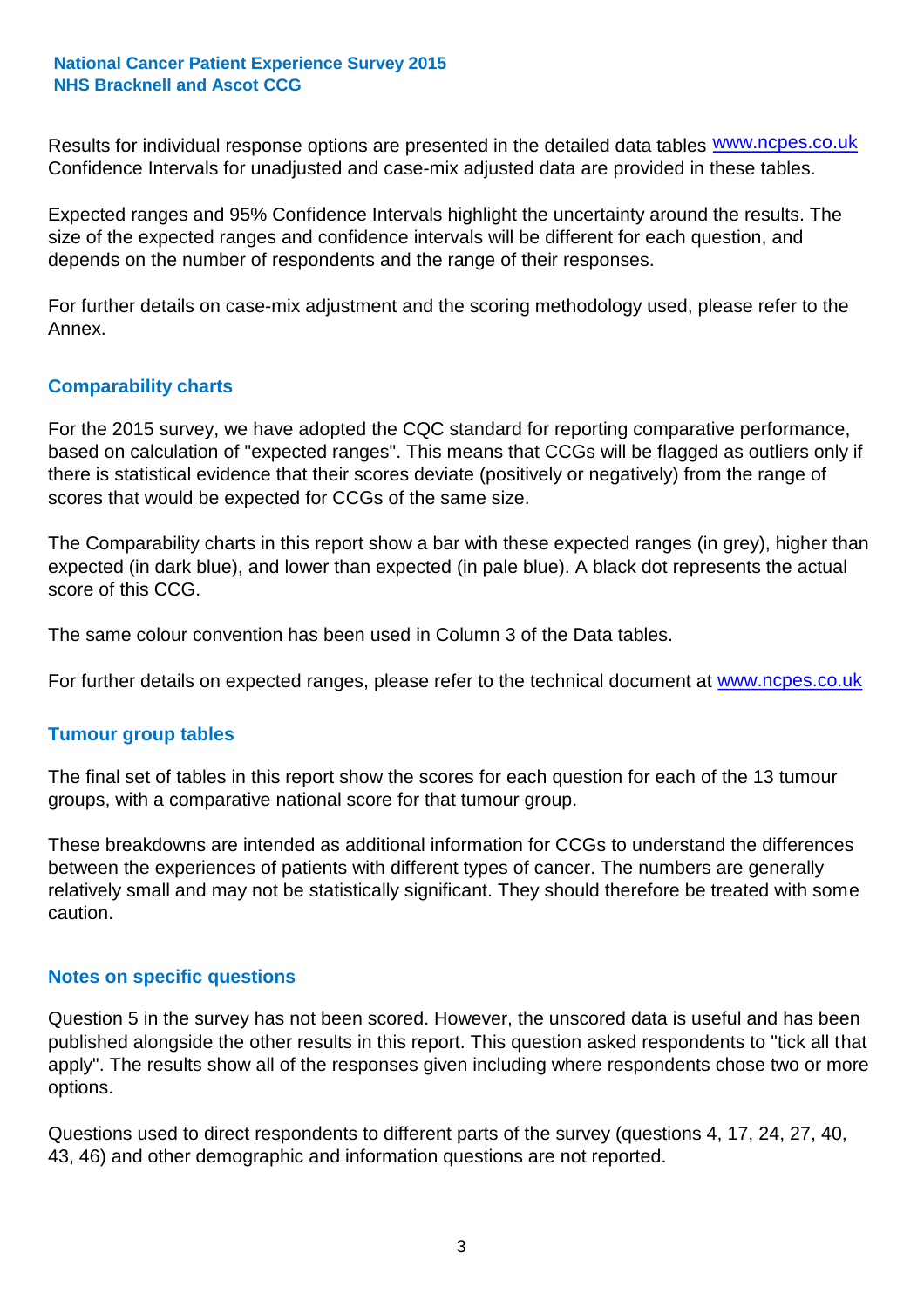### **How to use the data**

Unadjusted data should be used to see the actual responses from patients relating to the CCG.

Case-mix adjusted data, together with expected ranges, should be used to understand whether the results are significantly higher or lower than national results.

Case-mix adjusted data, together with (case-mix adjusted) Confidence Intervals (presented in the detailed data tables **www.ncpes.co.uk**), should be used to understand whether the results are significantly higher or lower than the results for another CCG.

#### **Response rates**

Numbers of respondents by tumour group, age and gender can be found in the Annex.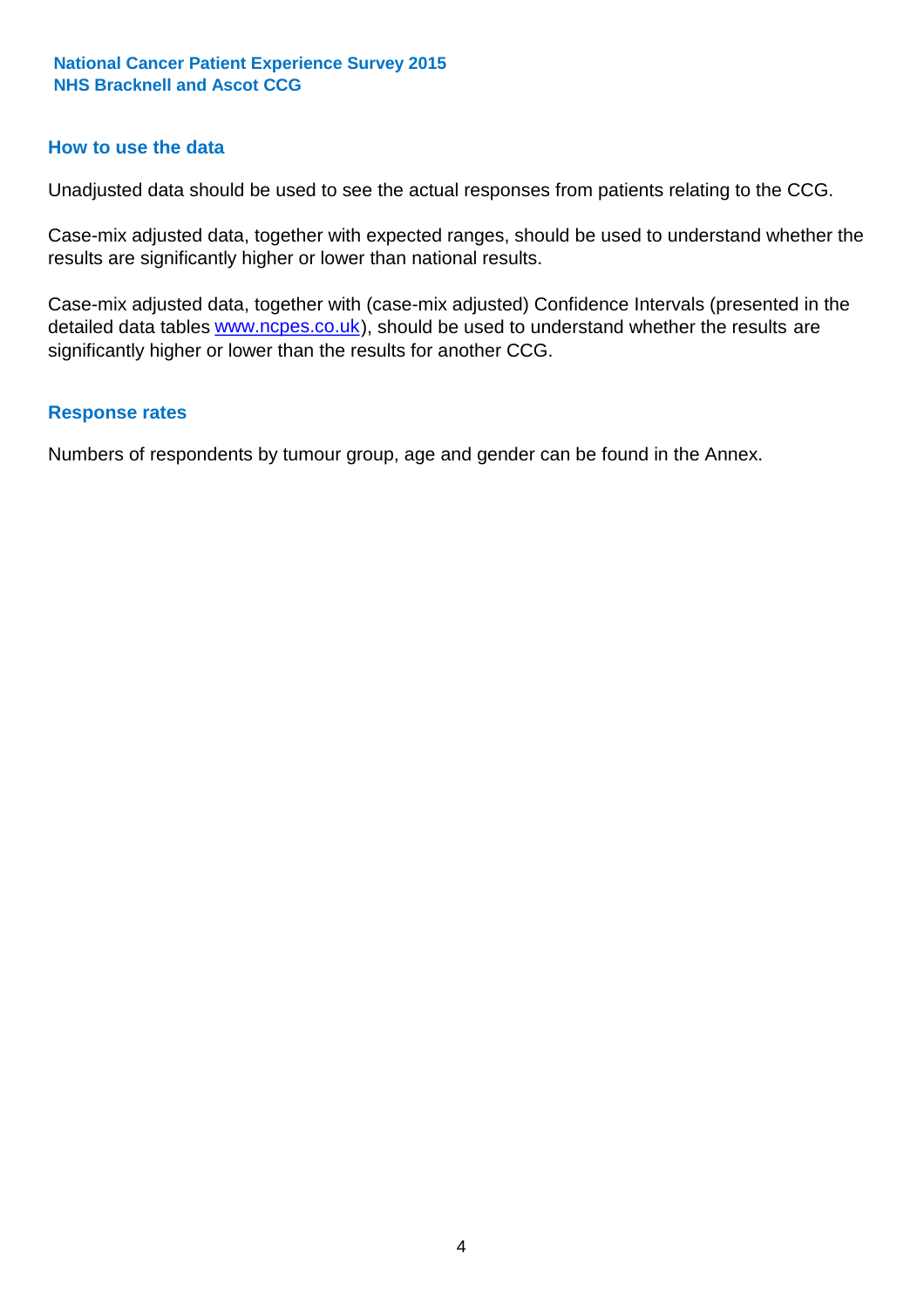# **Executive Summary**

average rating of 8.5. Asked to rate their care on a scale of zero (very poor) to 10 (very good), respondents gave an

The following questions are included in phase 1 of the Cancer Dashboard developed by Public Health England and NHS England\*:

- **69%** of respondents said that they were definitely involved as much as they wanted to be in decisions about their care and treatment
- **90%** of respondents said that they were given the name of a Clinical Nurse Specialist who would support them through their treatment
- when asked how easy or difficult it had been to contact their Clinical Nurse Specialist 88% of respondents said that it had been 'quite easy' or 'very easy'
- **88%** of respondents said that, overall, they were always treated with dignity and respect they were in hospital
- **90%** of respondents said that hospital staff told them who to contact if they were worried about their condition or treatment after they left hospital
- **48%** of respondents said that they thought the GPs and nurses at their general practice definitely did everything they could to support them while they were having cancer treatment.

Detailed results for these and other questions are set out in the sections that follow.

#### \* www.cancerdata.nhs.uk/dashboard

The questions were selected in discussion with the national Cancer Patient Experience Advisory Group and reflect four key patient experience domains: provision of information; involvement in decisions; care transition; interpersonal relations, respect and dignity. The figures presented above are all case-mix adjusted.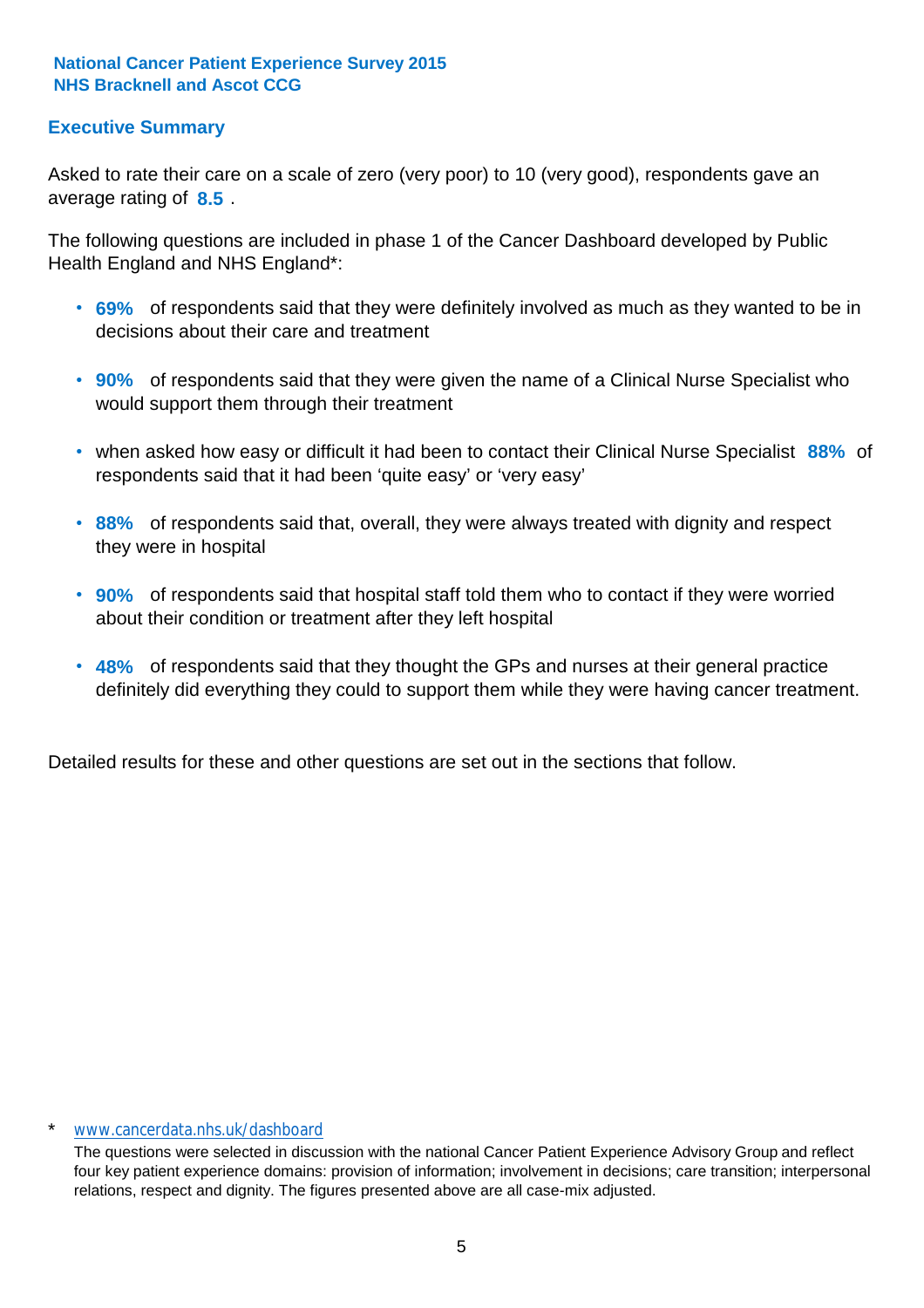# **Questions which scored outside expected range**

|                 |                                                                                                     |                                                      |                                    | 2015 Case-mix Adjusted              |                                     |                              |
|-----------------|-----------------------------------------------------------------------------------------------------|------------------------------------------------------|------------------------------------|-------------------------------------|-------------------------------------|------------------------------|
| Question        |                                                                                                     | for this<br>respondents<br>for this CCG<br>Number of | Percentage for<br>this CCG<br>2015 | Lower limit of<br>expected<br>range | Upper limit of<br>expected<br>range | Average<br>National<br>Score |
|                 | Finding out what was wrong with you                                                                 |                                                      |                                    |                                     |                                     |                              |
| Q <sub>9</sub>  | Patient felt they were told sensitively that they had cancer                                        | 160                                                  | 76%                                | 79%                                 | 90%                                 | 84%                          |
|                 | Deciding the best treatment for you                                                                 |                                                      |                                    |                                     |                                     |                              |
| Q12             | Patient felt that treatment options were completely explained                                       | 135                                                  | 74%                                | 76%                                 | 89%                                 | 83%                          |
| Q13             | Possible side effects explained in an understandable way                                            | 153                                                  | 64%                                | 66%                                 | 80%                                 | 73%                          |
| Q14             | Patient given practical advice and support in dealing with side<br>effects of treatment             | 150                                                  | 58%                                | 59%                                 | 74%                                 | 66%                          |
| Q <sub>15</sub> | Patient definitely told about side effects that could affect them in<br>the future                  | 138                                                  | 44%                                | 46%                                 | 63%                                 | 54%                          |
| Q16             | Patient definitely involved in decisions about care and treatment                                   | 151                                                  | 69%                                | 71%                                 | 84%                                 | 78%                          |
|                 | Hospital care as a day patient / outpatient                                                         |                                                      |                                    |                                     |                                     |                              |
| Q44             | Beforehand patient had all information needed about<br>radiotherapy treatment                       | 37                                                   | 74%                                | 75%                                 | 97%                                 | 86%                          |
|                 | Home care and support                                                                               |                                                      |                                    |                                     |                                     |                              |
| Q49             | Hospital staff gave family or someone close all the information<br>needed to help with care at home | 122                                                  | 44%                                | 49%                                 | 66%                                 | 58%                          |
|                 | Care from your general practice                                                                     |                                                      |                                    |                                     |                                     |                              |
| Q53             | Practice staff definitely did everything they could to support<br>patient                           | 100                                                  | 48%                                | 53%                                 | 72%                                 | 63%                          |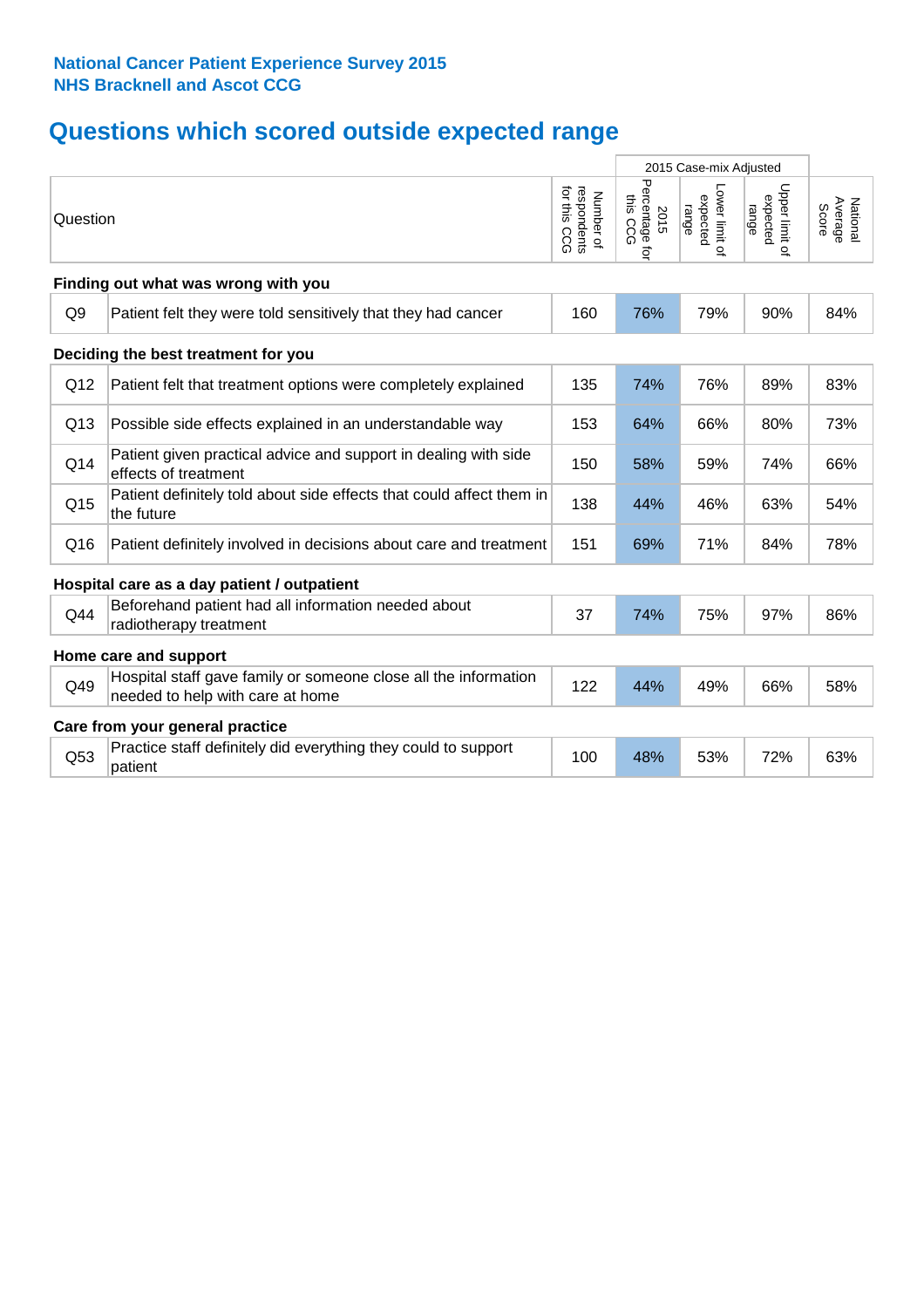# **CCG results**

# **Seeing your GP**



|    |                                                                |                                              |                             | 2015 Case-mix Adjusted |                            |                            |                           |
|----|----------------------------------------------------------------|----------------------------------------------|-----------------------------|------------------------|----------------------------|----------------------------|---------------------------|
|    | Question                                                       | respondents<br>Number<br>$\overline{\sigma}$ | 2015<br>Unadjusted<br>Score | 2015<br>Score          | Expected<br>range<br>lewer | Expected<br>range<br>dpper | National Average<br>Score |
| Q1 | Saw GP once / twice before being told had to go to<br>hospital | 116                                          | 75%                         | 75%                    | 68%                        | 84%                        | 76%                       |
| Q2 | Patient thought they were seen as soon as necessary            | 156                                          | 83%                         | 82%                    | 76%                        | 88%                        | 82%                       |

|    |                                                                             |                                                 | No.     |
|----|-----------------------------------------------------------------------------|-------------------------------------------------|---------|
|    |                                                                             | Yes                                             | $\star$ |
|    | Beforehand, did you have all the<br>information you needed about your test? | No, I would have liked more written information | $\star$ |
| Q5 |                                                                             | No, I would have liked more verbal information  | $\star$ |
|    |                                                                             | I did not need / want any information           | $\star$ |
|    |                                                                             | Don't know / can't remember                     | $\star$ |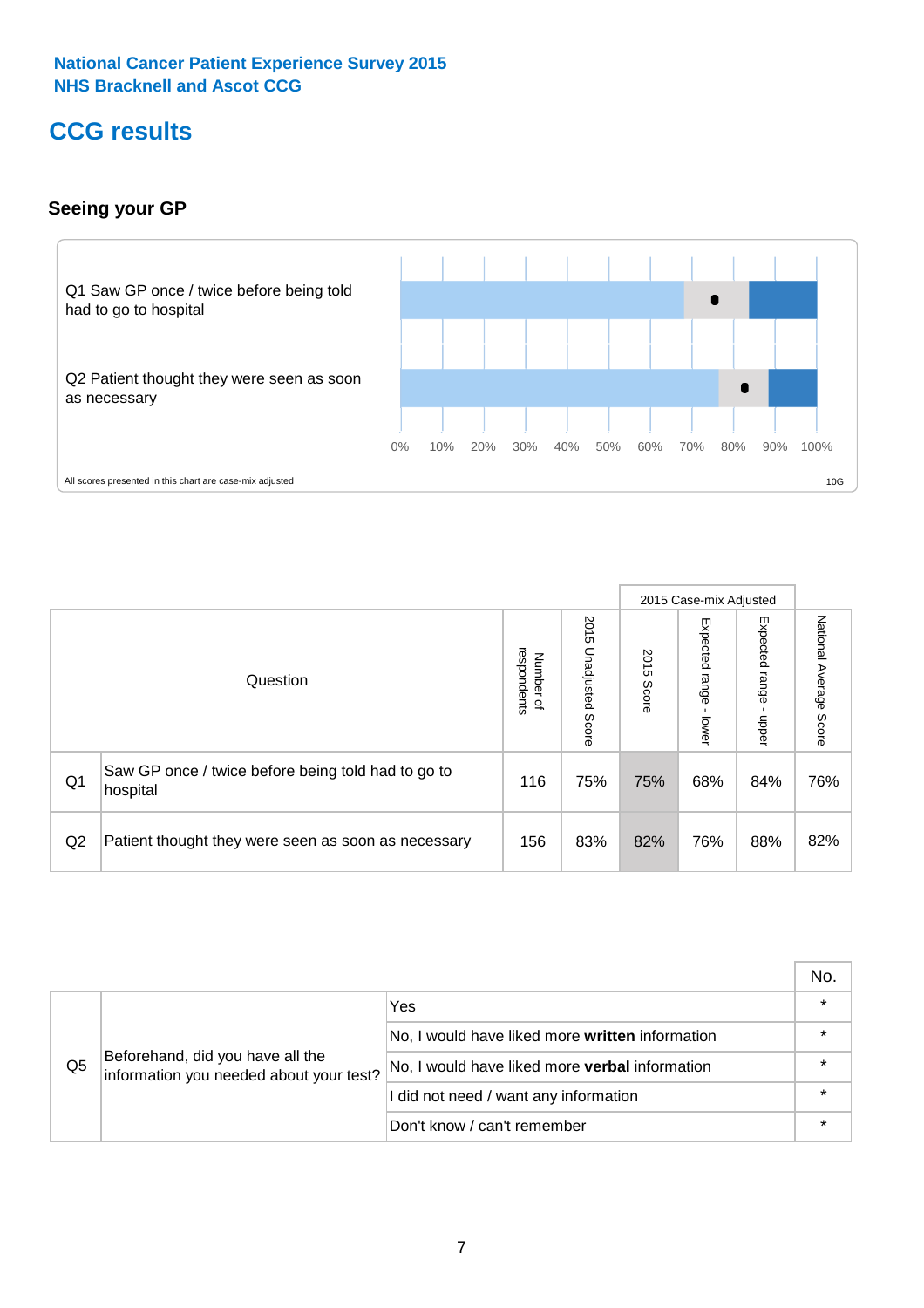# **Diagnostic tests**



|                |                                                                       |                                              |                             |               | 2015 Case-mix Adjusted  |                         |                           |
|----------------|-----------------------------------------------------------------------|----------------------------------------------|-----------------------------|---------------|-------------------------|-------------------------|---------------------------|
|                | Question                                                              | respondents<br>Number<br>$\overline{\sigma}$ | 2015<br>Unadjusted<br>Score | 2015<br>Score | Expected range<br>lower | Expected range<br>nbber | National Average<br>Score |
| Q <sub>6</sub> | The length of time waiting for the test to be done was<br>about right | 132                                          | 89%                         | 89%           | 81%                     | 92%                     | 87%                       |
| Q7             | Given complete explanation of test results in<br>understandable way   | 133                                          | 77%                         | 75%           | 72%                     | 86%                     | 79%                       |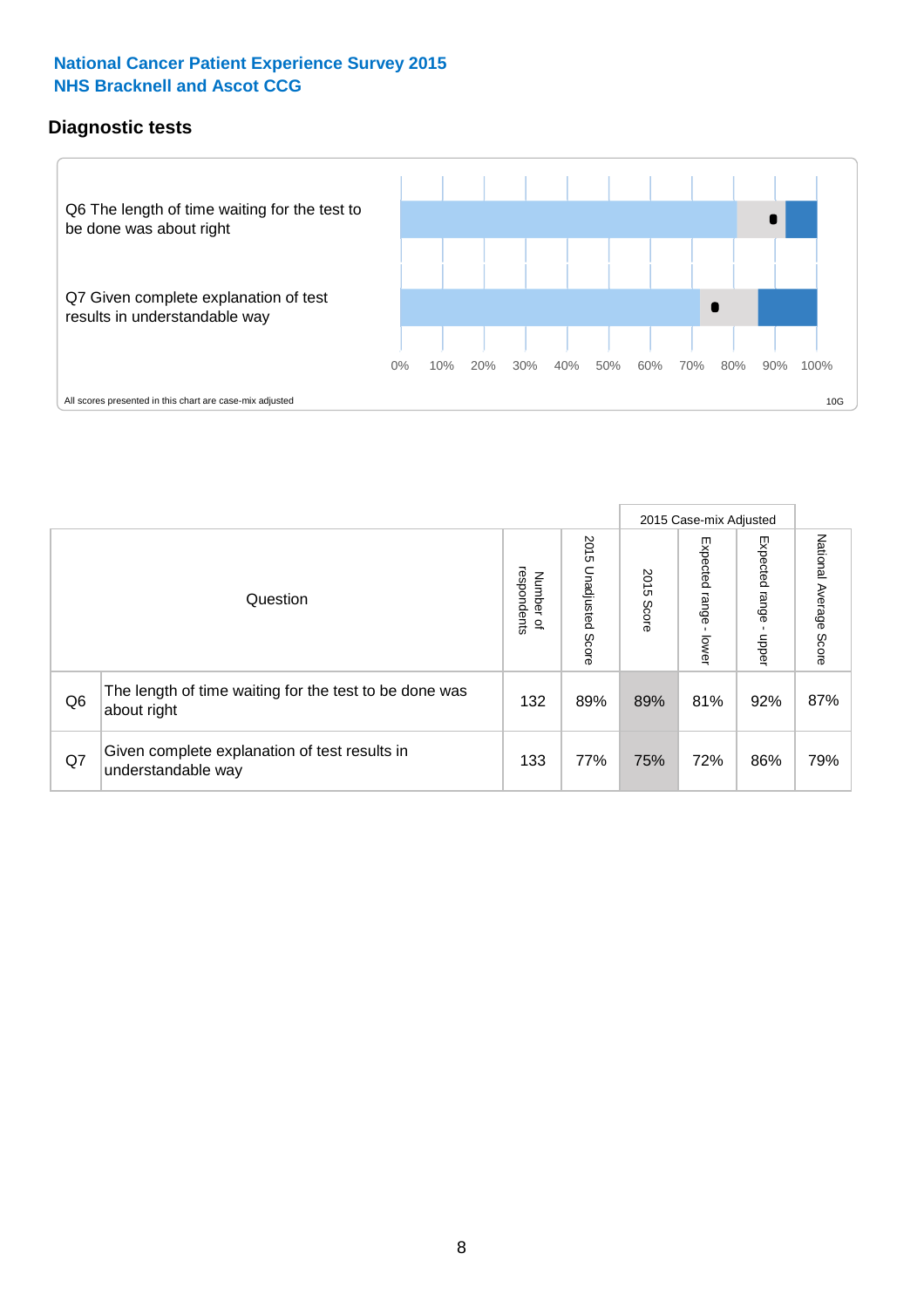### **Finding out what was wrong with you**



|     |                                                                                            |                          |                       |            | 2015 Case-mix Adjusted    |                                         |                                  |
|-----|--------------------------------------------------------------------------------------------|--------------------------|-----------------------|------------|---------------------------|-----------------------------------------|----------------------------------|
|     | Question                                                                                   | respondents<br>Number of | 2015 Unadjusted Score | 2015 Score | Expected range -<br>lower | Expected range<br>$\mathbf{I}$<br>nbber | National Average<br><b>Score</b> |
| Q8  | Patient told they could bring a family member or friend<br>when first told they had cancer | 134                      | 72%                   | 73%        | 72%                       | 86%                                     | 79%                              |
| Q9  | Patient felt they were told sensitively that they had cancer                               | 160                      | 76%                   | 76%        | 79%                       | 90%                                     | 84%                              |
| Q10 | Patient completely understood the explanation of what<br>was wrong                         | 157                      | 71%                   | 70%        | 66%                       | 80%                                     | 73%                              |
| Q11 | Patient given easy to understand written information<br>about the type of cancer they had  | 139                      | 73%                   | 71%        | 64%                       | 79%                                     | 72%                              |
|     |                                                                                            |                          |                       |            |                           |                                         |                                  |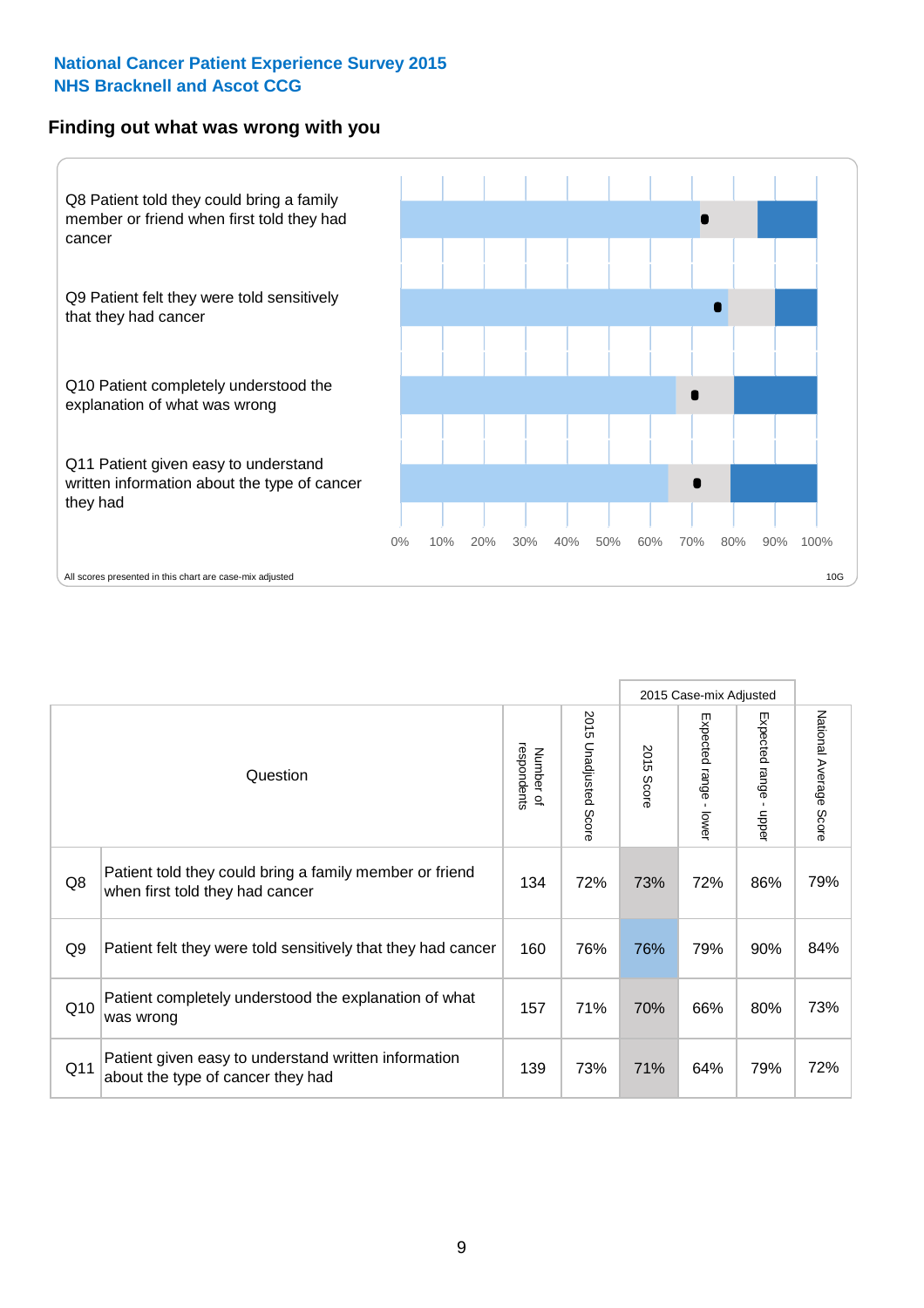# **Finding out what was wrong with you**



|     |                                                                                         |                          |                          |               | 2015 Case-mix Adjusted    |                        |                        |
|-----|-----------------------------------------------------------------------------------------|--------------------------|--------------------------|---------------|---------------------------|------------------------|------------------------|
|     | Question                                                                                | respondents<br>Number of | 2015<br>Unadjusted Score | 2015<br>Score | Expected range -<br>lower | Expected range - upper | National Average Score |
| Q12 | Patient felt that treatment options were completely<br>explained                        | 135                      | 73%                      | 74%           | 76%                       | 89%                    | 83%                    |
| Q13 | Possible side effects explained in an understandable way                                | 153                      | 64%                      | 64%           | 66%                       | 80%                    | 73%                    |
| Q14 | Patient given practical advice and support in dealing with<br>side effects of treatment | 150                      | 57%                      | 58%           | 59%                       | 74%                    | 66%                    |
| Q15 | Patient definitely told about side effects that could affect<br>them in the future      | 138                      | 43%                      | 44%           | 46%                       | 63%                    | 54%                    |
| Q16 | Patient definitely involved in decisions about care and<br>treatment                    | 151                      | 70%                      | 69%           | 71%                       | 84%                    | 78%                    |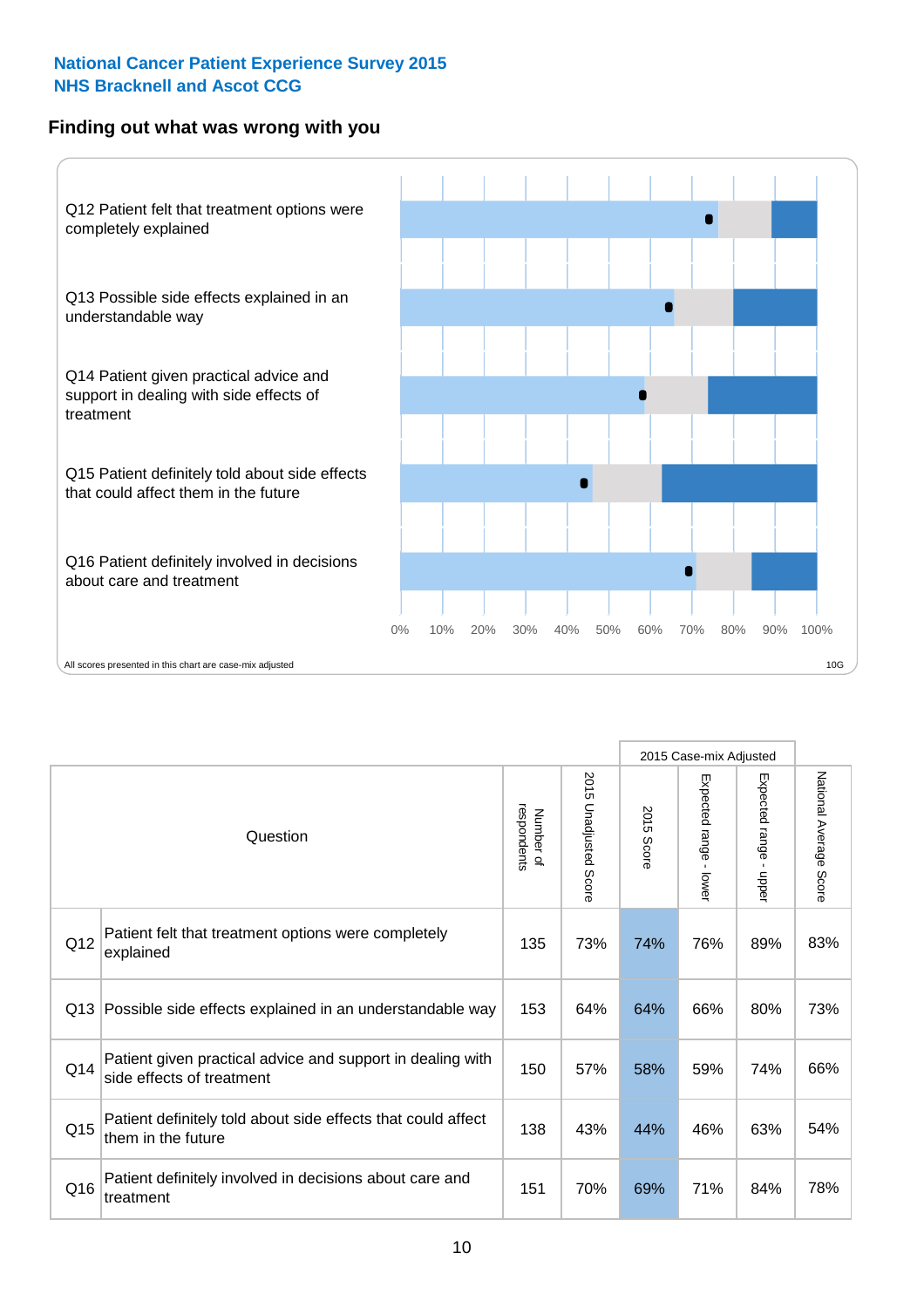### **Clinical Nurse Specialist**



|     |                                                                                     |                          |                       |               | 2015 Case-mix Adjusted  |                              |                                  |
|-----|-------------------------------------------------------------------------------------|--------------------------|-----------------------|---------------|-------------------------|------------------------------|----------------------------------|
|     | Question                                                                            | respondents<br>Number of | 2015 Unadjusted Score | 2015<br>Score | Expected range<br>lower | Expected<br>l range<br>nbber | National Average<br><b>Score</b> |
| Q17 | Patient given the name of the CNS who would support<br>them through their treatment | 153                      | 91%                   | 90%           | 85%                     | 95%                          | 90%                              |
| Q18 | Patient found it easy to contact their CNS                                          | 126                      | 87%                   | 88%           | 80%                     | 93%                          | 87%                              |
| Q19 | Get understandable answers to important questions all or<br>most of the time        | 118                      | 88%                   | 87%           | 83%                     | 94%                          | 89%                              |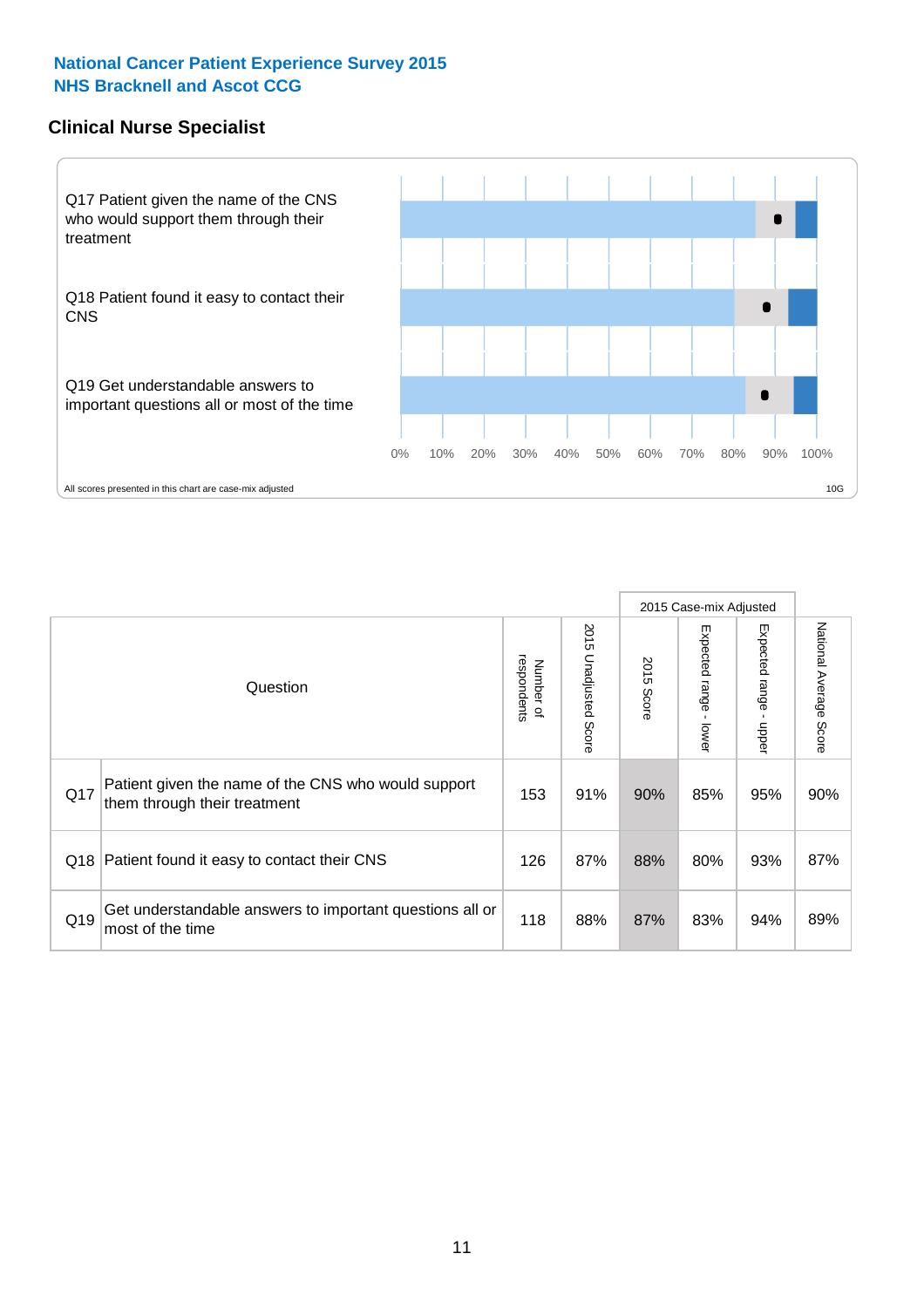### **Support for people with cancer**



|                 |                                                                                            |                          |                                 |                      | 2015 Case-mix Adjusted                    |                                         |                        |
|-----------------|--------------------------------------------------------------------------------------------|--------------------------|---------------------------------|----------------------|-------------------------------------------|-----------------------------------------|------------------------|
|                 | Question                                                                                   | respondents<br>Number of | 2015<br><b>Unadjusted Score</b> | 2015<br><b>Score</b> | Expected range<br>$\blacksquare$<br>lower | Expected range<br>$\mathbf{I}$<br>nbber | National Average Score |
| Q20             | Hospital staff gave information about support groups                                       | 105                      | 82%                             | 81%                  | 76%                                       | 90%                                     | 83%                    |
| Q21             | Hospital staff gave information about impact cancer could<br>have on day to day activities | 100                      | 79%                             | 78%                  | 73%                                       | 88%                                     | 81%                    |
| Q22             | Hospital staff gave information on getting financial help                                  | 65                       | 46%                             | 48%                  | 43%                                       | 67%                                     | 55%                    |
| Q <sub>23</sub> | Hospital staff told patient they could get free prescriptions                              | 68                       | 76%                             | 78%                  | 71%                                       | 90%                                     | 80%                    |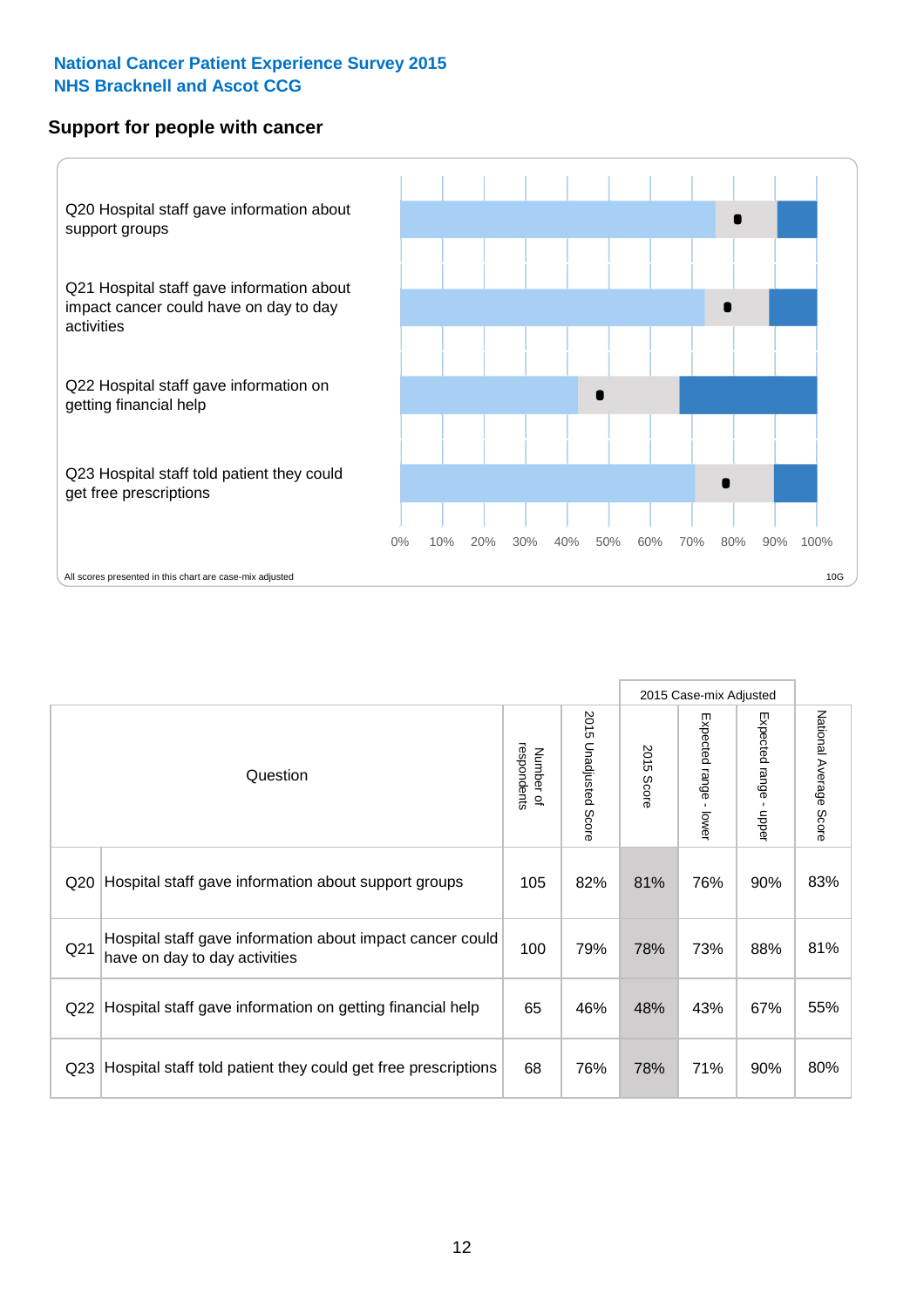# **Operations**



|     |                                                                 |                                              |                             |               | 2015 Case-mix Adjusted     |                           |                              |
|-----|-----------------------------------------------------------------|----------------------------------------------|-----------------------------|---------------|----------------------------|---------------------------|------------------------------|
|     | Question                                                        | respondents<br>Number<br>$\overline{\sigma}$ | 2015<br>Unadjusted<br>Score | 2015<br>Score | Expected<br>range<br>lower | Expected<br>range<br>dddn | National<br>Average<br>Score |
| Q26 | Staff explained how operation had gone in<br>understandable way | 81                                           | 77%                         | 76%           | 68%                        | 87%                       | 78%                          |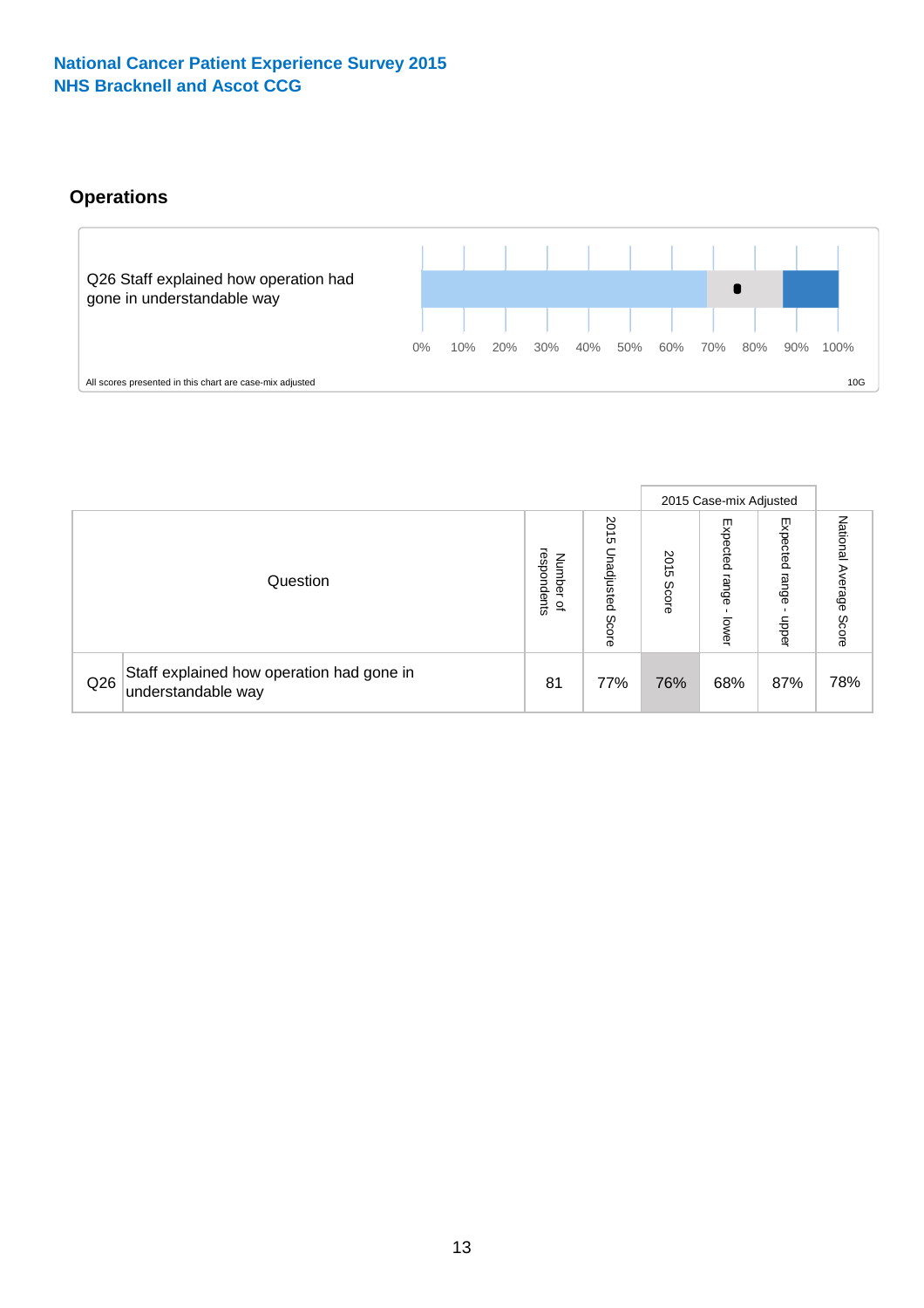# **Hospital care as an inpatient (Part 1 of 3)**



All scores presented in this chart are case-mix adjusted  $10G$ 

|                 |                                                                                           |                          |                          |               | 2015 Case-mix Adjusted                    |                                           |                        |
|-----------------|-------------------------------------------------------------------------------------------|--------------------------|--------------------------|---------------|-------------------------------------------|-------------------------------------------|------------------------|
|                 | Question                                                                                  | respondents<br>Number of | 2015<br>Unadjusted Score | 2015<br>Score | Expected range<br>$\blacksquare$<br>lower | Expected range<br>$\blacksquare$<br>nbber | National Average Score |
| Q <sub>28</sub> | Groups of doctors or nurses did not talk in front of patient<br>as if they were not there | 93                       | 83%                      | 80%           | 73%                                       | 89%                                       | 81%                    |
| Q29             | Patient had confidence and trust in all doctors treating<br>them                          | 94                       | 83%                      | 83%           | 77%                                       | 91%                                       | 84%                    |
| Q30             | Patient's family or someone close definitely had<br>opportunity to talk to doctor         | 77                       | 66%                      | 66%           | 62%                                       | 82%                                       | 72%                    |
| Q <sub>31</sub> | Patient had confidence and trust in all ward nurses                                       | 94                       | 73%                      | 74%           | 63%                                       | 81%                                       | 72%                    |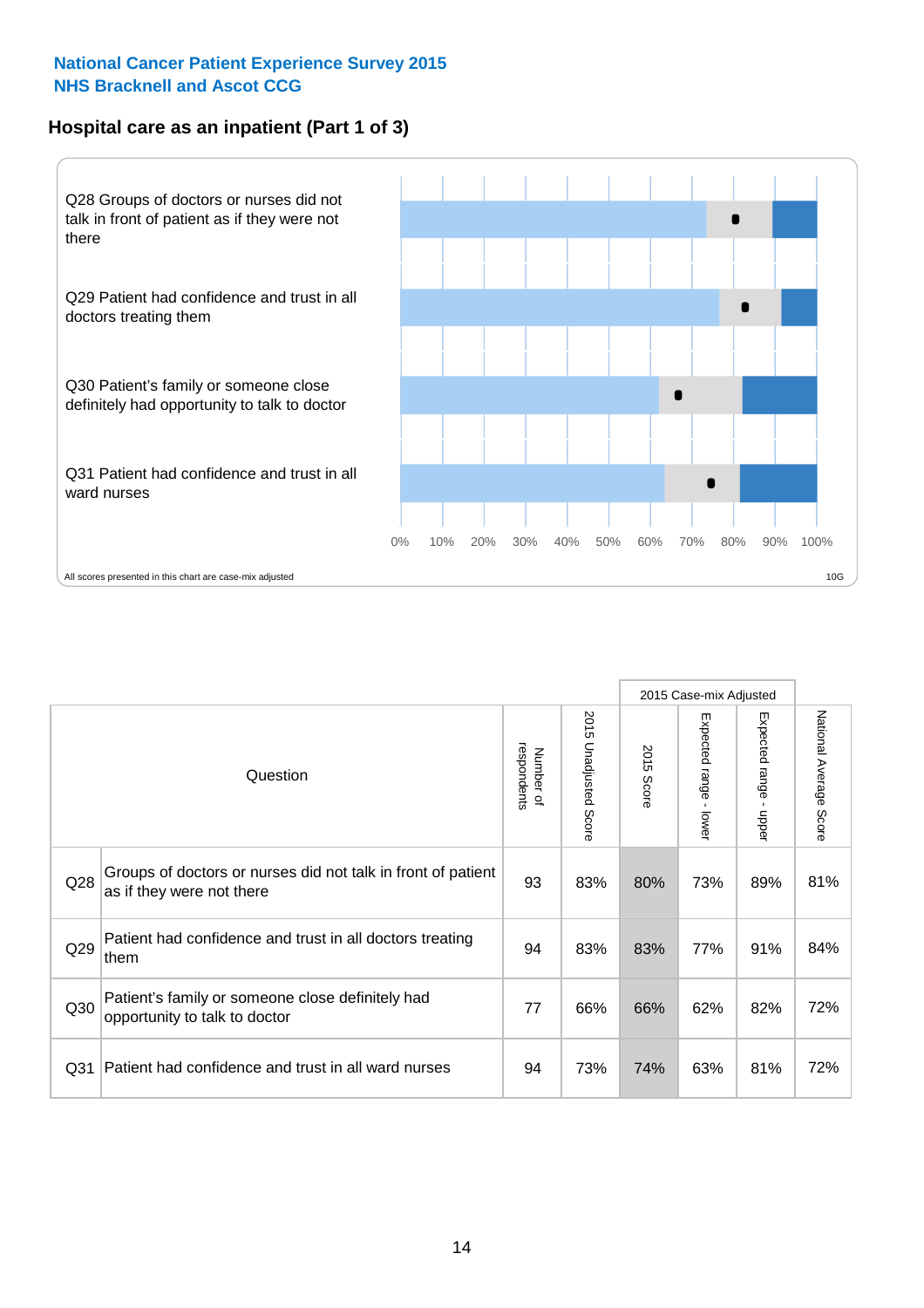# **Hospital care as an inpatient (Part 2 of 3)**



|                 | Question                                                                | respondents<br>Number of | 2015 Unadjusted Score | 2015 Score | 2015 Case-mix Adjusted<br>Expected range<br>- lower | Expected range<br>$\mathbf{I}$<br>nbber | National Average<br>Score |
|-----------------|-------------------------------------------------------------------------|--------------------------|-----------------------|------------|-----------------------------------------------------|-----------------------------------------|---------------------------|
| Q <sub>32</sub> | Always / nearly always enough nurses on duty                            | 94                       | 70%                   | 70%        | 56%                                                 | 76%                                     | 66%                       |
| Q <sub>33</sub> | All staff asked patient what name they preferred to be<br>called by     | 92                       | 67%                   | 69%        | 54%                                                 | 79%                                     | 67%                       |
| Q34             | Always given enough privacy when discussing condition<br>or treatment   | 94                       | 83%                   | 83%        | 77%                                                 | 92%                                     | 85%                       |
| Q35             | Patient was able to discuss worries or fears with staff<br>during visit | 59                       | 49%                   | 49%        | 39%                                                 | 65%                                     | 52%                       |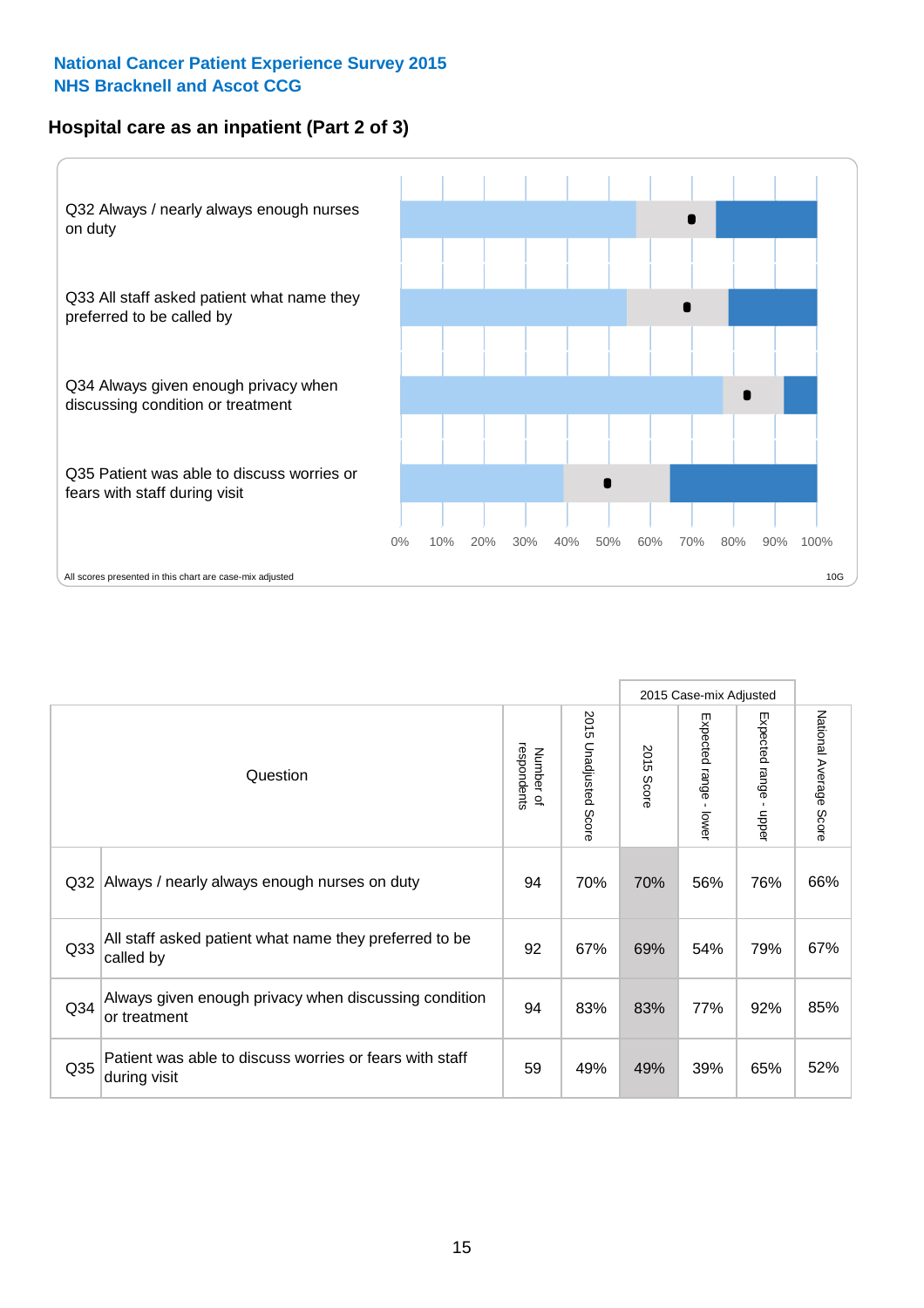# **Hospital care as an inpatient (Part 3 of 3)**



|                 |                                                                                     |                          |                             |               | 2015 Case-mix Adjusted                    |                        |                        |
|-----------------|-------------------------------------------------------------------------------------|--------------------------|-----------------------------|---------------|-------------------------------------------|------------------------|------------------------|
|                 | Question                                                                            | respondents<br>Number of | 2015<br>Unadjusted<br>Score | 2015<br>Score | Expected range<br>$\blacksquare$<br>lower | Expected range - upper | National Average Score |
| Q36             | Hospital staff definitely did everything to help control pain                       | 81                       | 84%                         | 84%           | 76%                                       | 92%                    | 84%                    |
| Q <sub>37</sub> | Always treated with respect and dignity by staff                                    | 94                       | 88%                         | 88%           | 81%                                       | 94%                    | 87%                    |
| Q38             | Given clear written information about what should / should<br>not do post discharge | 90                       | 83%                         | 83%           | 77%                                       | 92%                    | 84%                    |
| Q39             | Staff told patient who to contact if worried post discharge                         | 90                       | 91%                         | 90%           | 89%                                       | 99%                    | 94%                    |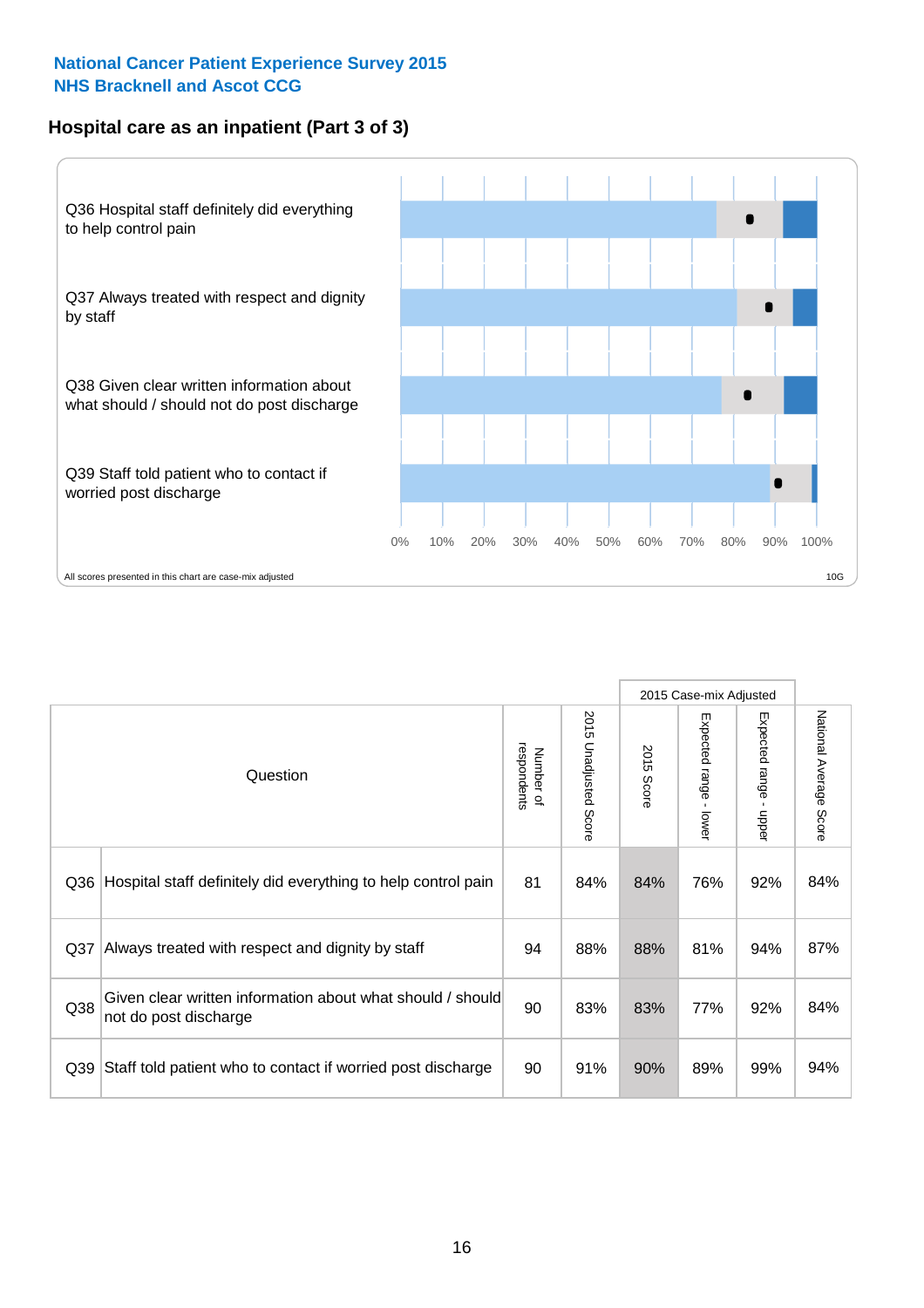# **Hospital care as a day patient / outpatient (Part 1 of 2)**



|     |                                                                                    |                          |                          | 2015 Case-mix Adjusted |                                         |                                           |                        |
|-----|------------------------------------------------------------------------------------|--------------------------|--------------------------|------------------------|-----------------------------------------|-------------------------------------------|------------------------|
|     | Question                                                                           | respondents<br>Number of | 2015<br>Unadjusted Score | 2015<br>Score          | Expected range<br>$\mathbf{r}$<br>lower | Expected range<br>$\blacksquare$<br>nbber | National Average Score |
| Q41 | Patient was able to discuss worries or fears with staff<br>during visit            | 109                      | 64%                      | 64%                    | 61%                                     | 79%                                       | 70%                    |
| Q42 | Doctor had the right notes and other documentation with<br>them                    | 132                      | 96%                      | 96%                    | 92%                                     | 99%                                       | 96%                    |
| Q44 | Beforehand patient had all information needed about<br>radiotherapy treatment      | 37                       | 76%                      | 74%                    | 75%                                     | 97%                                       | 86%                    |
| Q45 | Patient given understandable information about whether<br>radiotherapy was working | 25                       | 44%                      | 44%                    | 40%                                     | 79%                                       | 60%                    |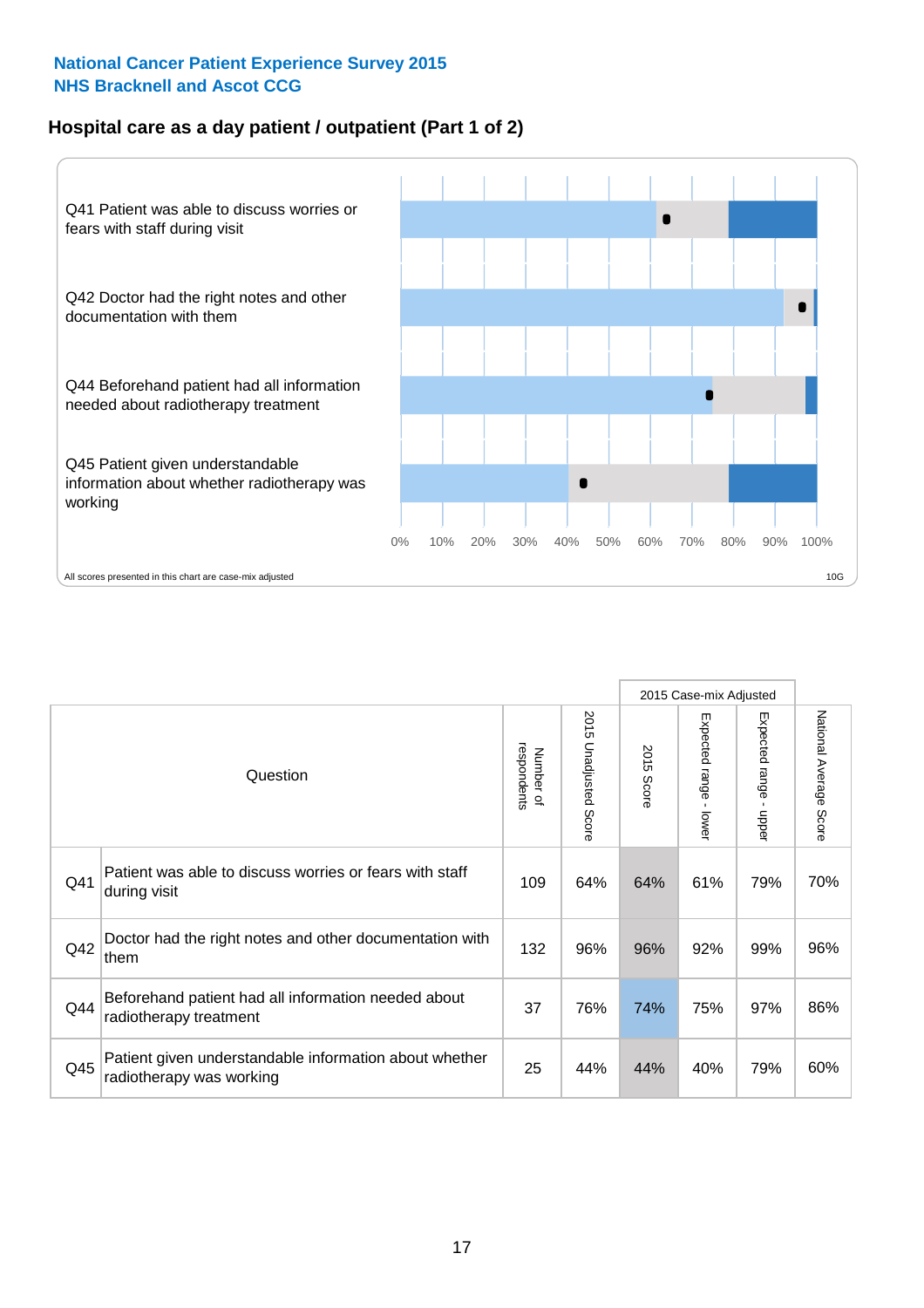# **Hospital care as a day patient / outpatient (Part 2 of 2)**



|     |                                                                                    |                                       |                             | 2015 Case-mix Adjusted |                             |                         |                           |
|-----|------------------------------------------------------------------------------------|---------------------------------------|-----------------------------|------------------------|-----------------------------|-------------------------|---------------------------|
|     | Question                                                                           | respondents<br>Number<br>$\mathbf{Q}$ | 2015<br>Unadjusted<br>Score | 2015<br>Score          | Expected<br>Irange<br>lower | Expected range<br>doper | National Average<br>Score |
| Q47 | Beforehand patient had all information needed about<br>chemotherapy treatment      | 64                                    | 80%                         | 80%                    | 75%                         | 93%                     | 84%                       |
| Q48 | Patient given understandable information about whether<br>chemotherapy was working | 58                                    | 57%                         | 56%                    | 56%                         | 80%                     | 68%                       |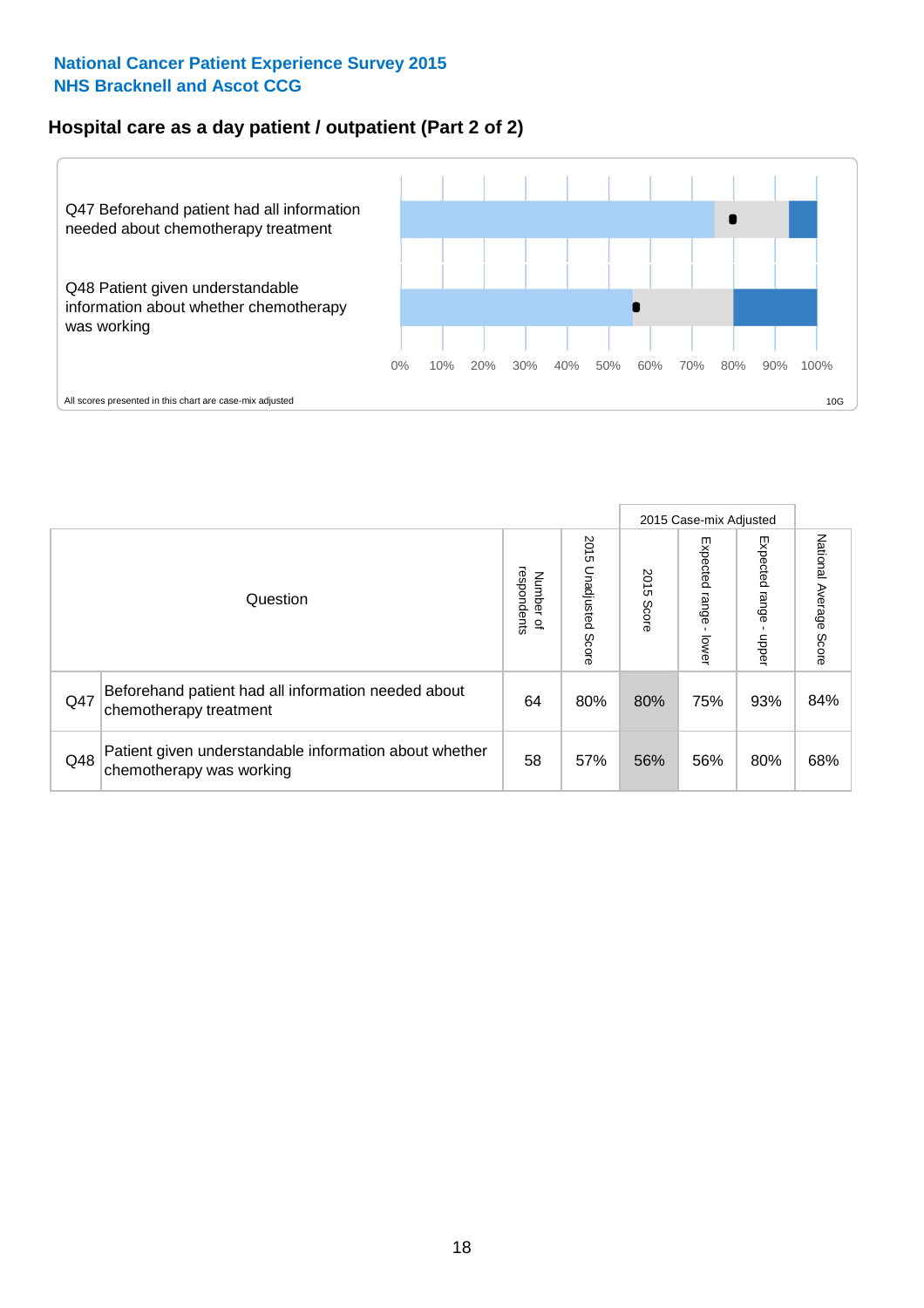#### **Home care and support**



|     |                                                                                                     |                          |                          | 2015 Case-mix Adjusted |                         |                        |                                  |
|-----|-----------------------------------------------------------------------------------------------------|--------------------------|--------------------------|------------------------|-------------------------|------------------------|----------------------------------|
|     | Question                                                                                            | respondents<br>Number of | 2015<br>Unadjusted Score | 2015<br>Score          | Expected range<br>lower | Expected range<br>ddau | National Average<br><b>Score</b> |
| Q49 | Hospital staff gave family or someone close all the<br>information needed to help with care at home | 122                      | 44%                      | 44%                    | 49%                     | 66%                    | 58%                              |
| Q50 | Patient definitely given enough support from health or<br>social services during treatment          | 82                       | 49%                      | 48%                    | 42%                     | 65%                    | 54%                              |
| Q51 | Patient definitely given enough support from health or<br>social services after treatment           | 42                       | 31%                      | 31%                    | 30%                     | 60%                    | 45%                              |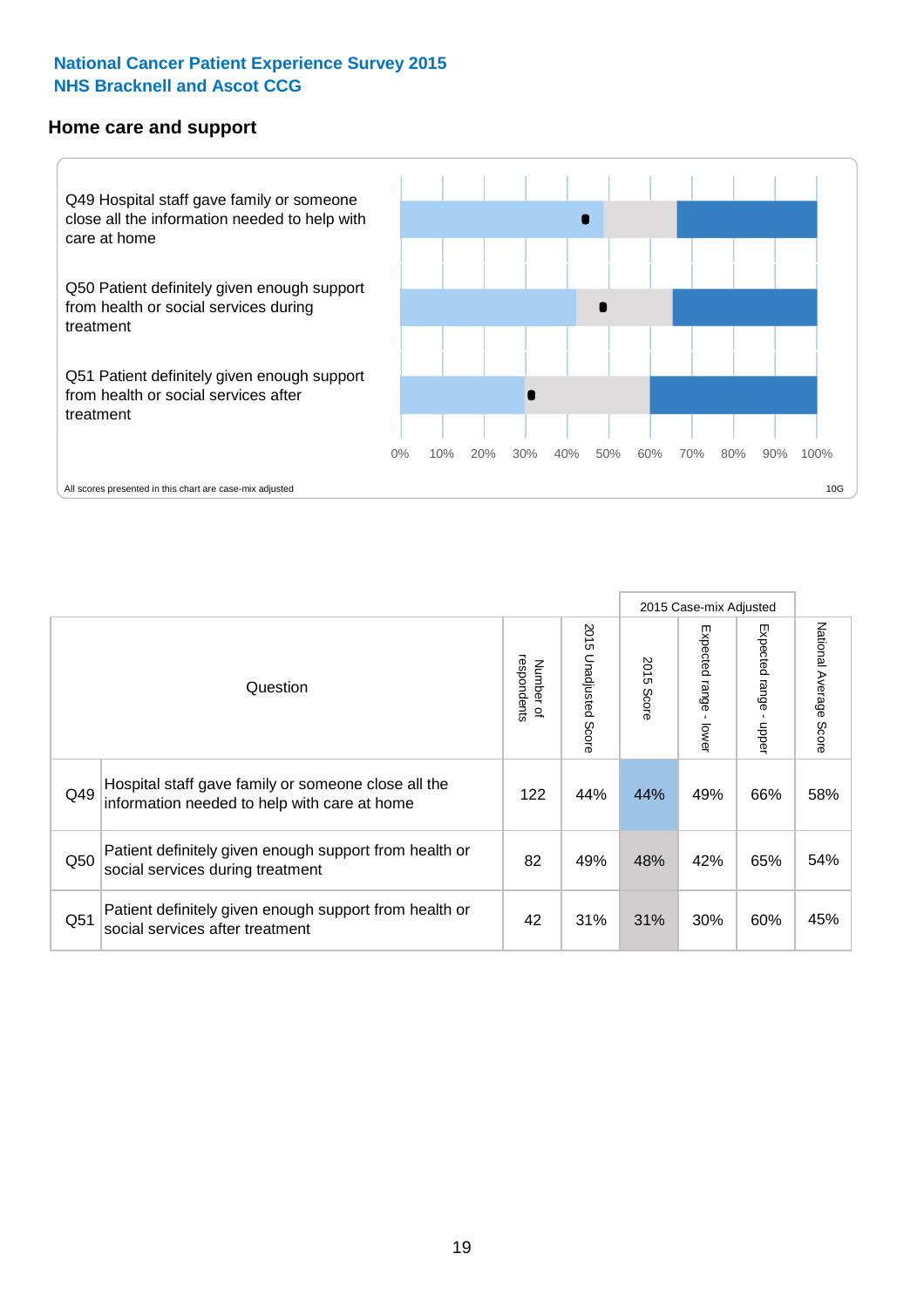## **Care from your general practice**



|     |                                                                           |                                       |                             | 2015 Case-mix Adjusted |                                    |                            |                           |
|-----|---------------------------------------------------------------------------|---------------------------------------|-----------------------------|------------------------|------------------------------------|----------------------------|---------------------------|
|     | Question                                                                  | respondents<br>Number<br>$\mathbf{Q}$ | 2015<br>Unadjusted<br>Score | 2015<br>Score          | Expected<br><b>Irange</b><br>lower | Expected<br>range<br>doper | National Average<br>Score |
| Q52 | GP given enough information about patient's condition<br>and treatment    | 146                                   | 97%                         | 97%                    | 92%                                | 99%                        | 95%                       |
| Q53 | Practice staff definitely did everything they could to<br>support patient | 100                                   | 49%                         | 48%                    | 53%                                | 72%                        | 63%                       |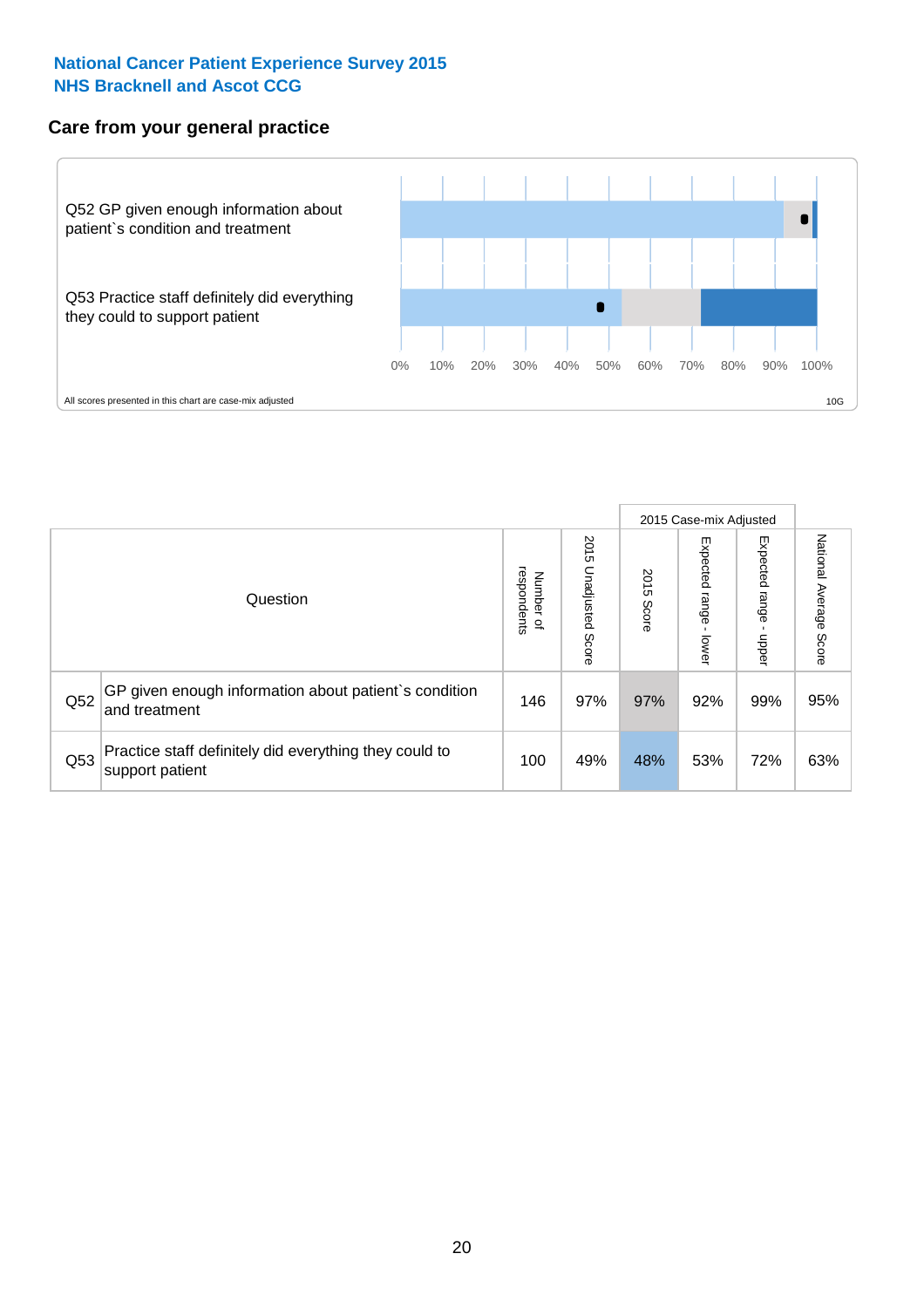# **Your overall NHS care (Part 1 of 2)**



|     |                                                                    |                          |                          |               | 2015 Case-mix Adjusted                  |                                           |                        |
|-----|--------------------------------------------------------------------|--------------------------|--------------------------|---------------|-----------------------------------------|-------------------------------------------|------------------------|
|     | Question                                                           | respondents<br>Number of | 2015<br>Unadjusted Score | 2015<br>Score | Expected range<br>$\mathbf{I}$<br>lower | Expected range<br>$\blacksquare$<br>nbber | National Average Score |
| Q54 | Hospital and community staff always worked well together           | 149                      | 58%                      | 58%           | 52%                                     | 69%                                       | 61%                    |
| Q55 | Patient given a care plan                                          | 119                      | 29%                      | 31%           | 24%                                     | 42%                                       | 33%                    |
| Q56 | Overall the administration of the care was very good /<br>good     | 158                      | 85%                      | 85%           | 84%                                     | 94%                                       | 89%                    |
| Q57 | Length of time for attending clinics and appointments was<br>right | 154                      | 62%                      | 63%           | 57%                                     | 75%                                       | 66%                    |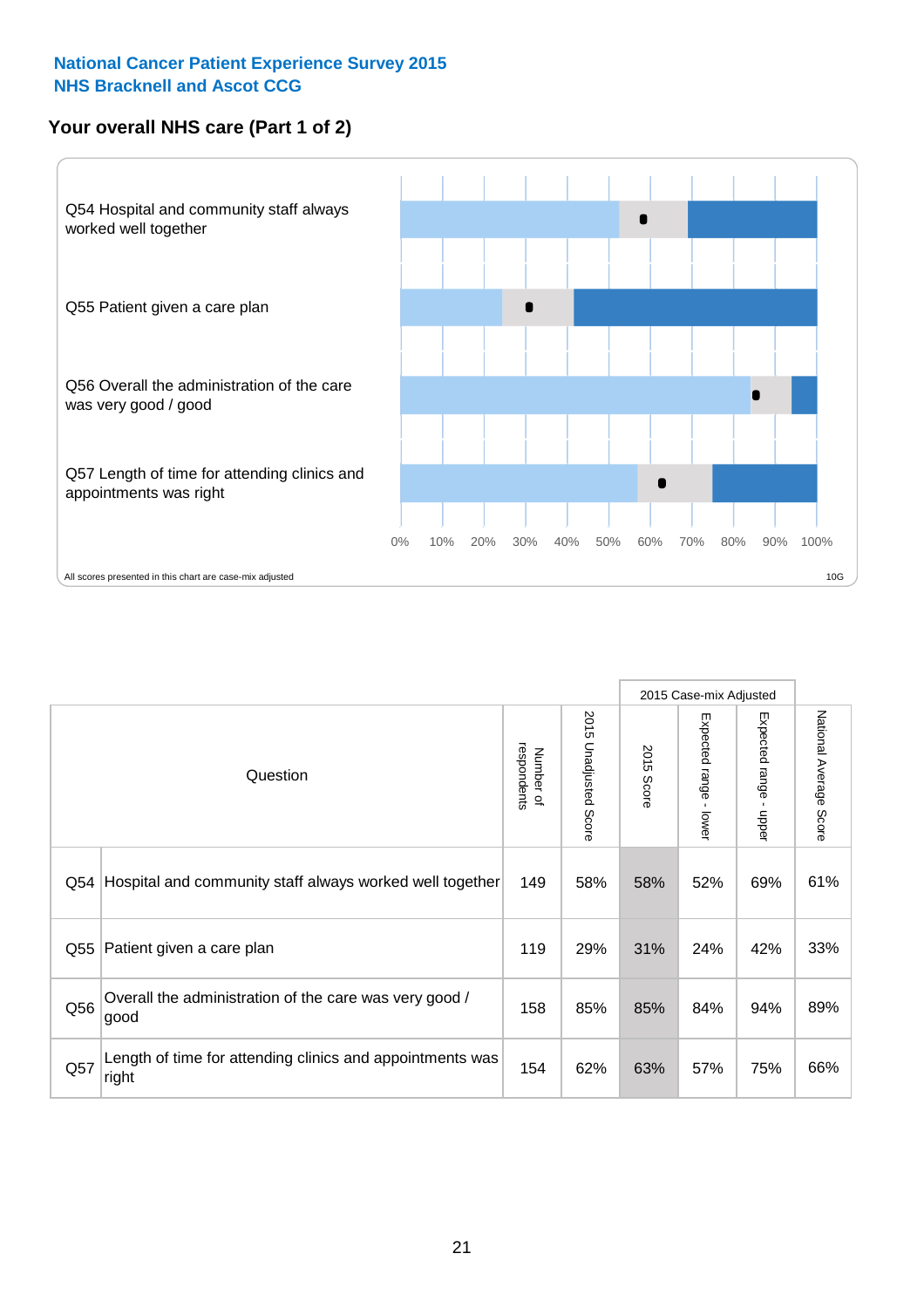# **Your overall NHS care (Part 2 of 2)**



|     |                                                       |                                              |                             |               |                            | 2015 Case-mix Adjusted     |                        |
|-----|-------------------------------------------------------|----------------------------------------------|-----------------------------|---------------|----------------------------|----------------------------|------------------------|
|     | Question                                              | respondents<br>Number<br>$\overline{\sigma}$ | 2015<br>Unadjusted<br>Score | 2015<br>Score | Expected<br>range<br>lower | Expected<br>range<br>doper | National Average Score |
| Q58 | Taking part in cancer research discussed with patient | 156                                          | 21%                         | 20%           | 19%                        | 37%                        | 28%                    |



|     |                                                                        |                                   |                             |               |                                                           | 2015 Case-mix Adjusted                                |                              |
|-----|------------------------------------------------------------------------|-----------------------------------|-----------------------------|---------------|-----------------------------------------------------------|-------------------------------------------------------|------------------------------|
|     | Question                                                               | respondents<br>Number<br>$\Omega$ | 2015<br>Jnadjusted<br>Score | 2015<br>Score | OWer<br>limit<br>range<br>$\overline{\sigma}$<br>expected | Upper<br>limit<br>range<br>$\overline{a}$<br>expected | National<br>Average<br>Score |
| Q59 | Patient's average rating of care scored from very poor to<br>very good | 159                               | 8.5                         | 8.5           | 8.5                                                       | 8.9                                                   | 8.7                          |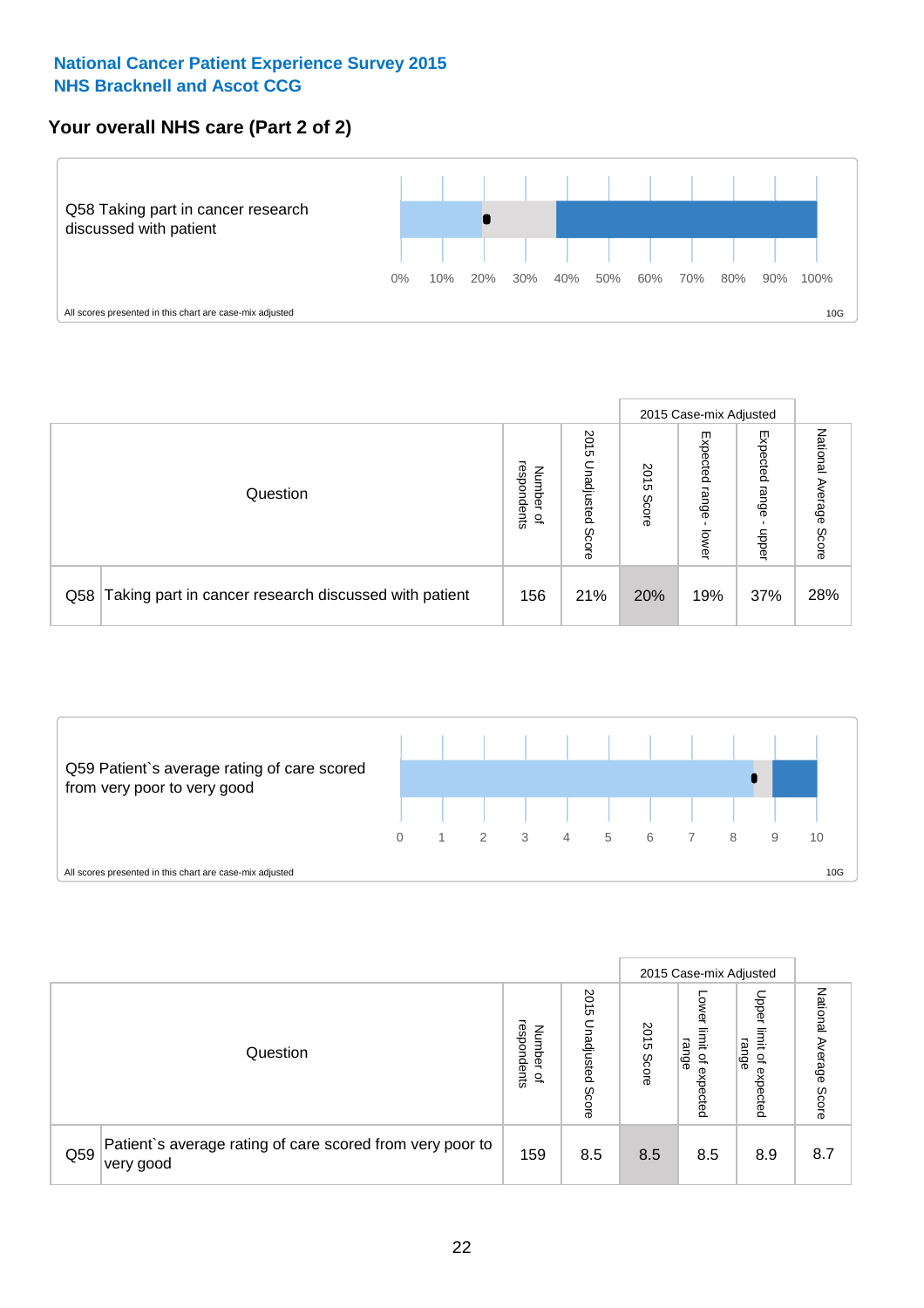# **Comparisons by tumour group for this CCG**

The following tables show the unadjusted CCG and the national percentage scores for each question broken down by tumour group. Where a cell in the table contains an asterisk this indicates that the number of patients in that group was below 21 and too small to display. Where a cell in the table contains "n.a." this indicates that there were no respondents for that tumour group.

# **Seeing your GP**

|                      | Q1. Saw GP once /<br>had to go to hospital | twice before being told | Q2. Patient thought<br>they were seen as<br>soon as necessary |                 |  |
|----------------------|--------------------------------------------|-------------------------|---------------------------------------------------------------|-----------------|--|
| <b>Cancer type</b>   | This CCG <sup>\$</sup>                     | <b>National</b>         | This CCG <sup>\$</sup>                                        | <b>National</b> |  |
| Brain / CNS          | n.a.                                       | 60%                     | $\star$                                                       | 77%             |  |
| <b>Breast</b>        | $\star$                                    | 93%                     | 94%                                                           | 88%             |  |
| Colorectal / LGT     | $\star$                                    | 72%                     | $\star$                                                       | 80%             |  |
| Gynaecological       | $\star$                                    | 75%                     | $\star$                                                       | 78%             |  |
| Haematological       | 65%                                        | 64%                     | 76%                                                           | 80%             |  |
| <b>Head and Neck</b> | $\star$                                    | 77%                     | $\star$                                                       | 79%             |  |
| Lung                 | $\star$                                    | 69%                     | $\star$                                                       | 83%             |  |
| Prostate             | $\star$                                    | 79%                     | 76%                                                           | 85%             |  |
| Sarcoma              | $\star$                                    | 64%                     | $\star$                                                       | 69%             |  |
| Skin                 | $\star$                                    | 91%                     | $\star$                                                       | 87%             |  |
| <b>Upper Gastro</b>  | $\star$                                    | 70%                     | $\star$                                                       | 78%             |  |
| Urological           | $\star$                                    | 81%                     | $\star$                                                       | 84%             |  |
| Other                | $\star$                                    | 70%                     | $\star$                                                       | 78%             |  |
| <b>All Cancers</b>   | 75%                                        | 76%                     | 83%                                                           | 82%             |  |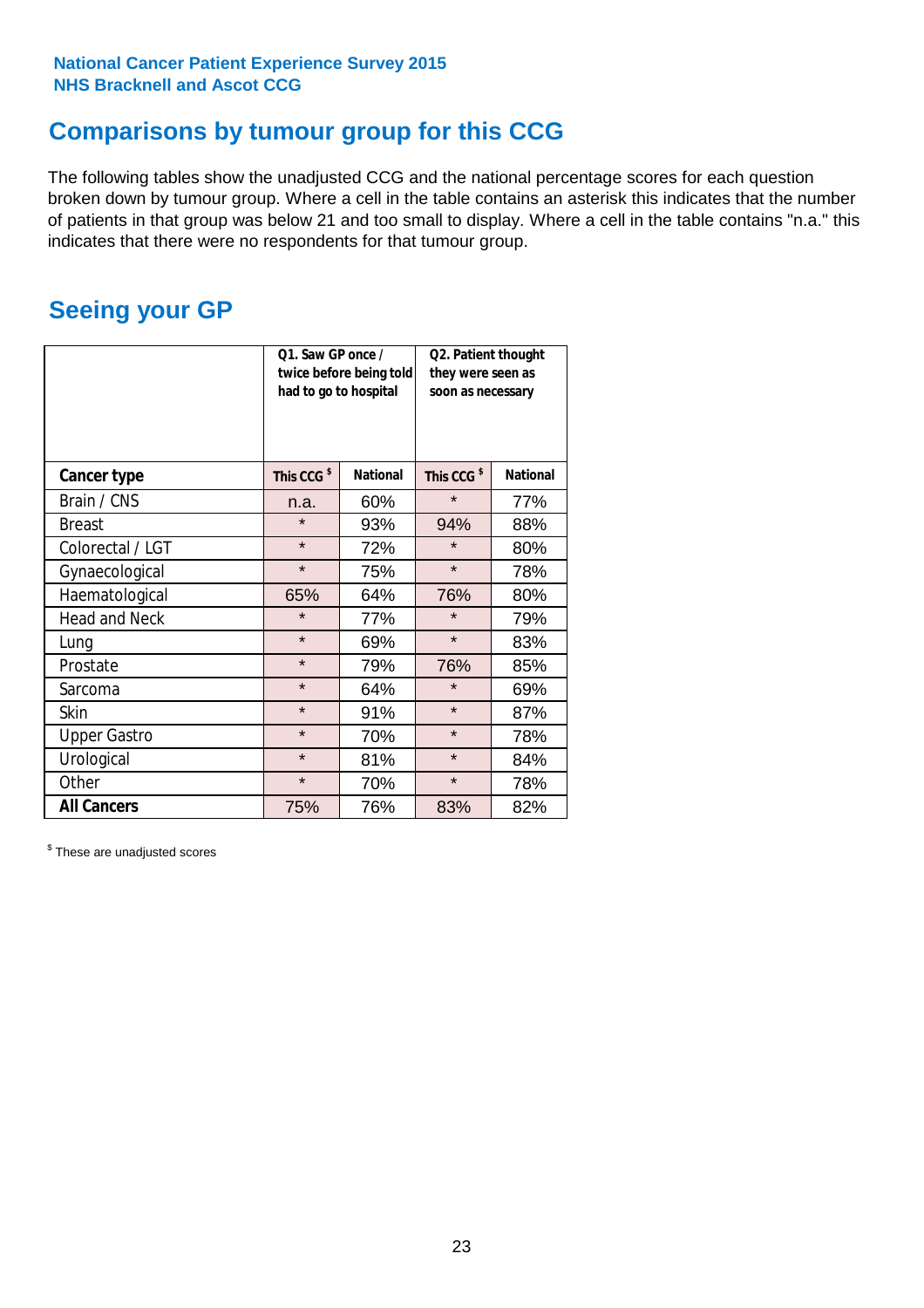# **Diagnostic tests**

|                      | be done was about<br>right | Q6. The length of time<br>waiting for the test to | Q7. Given complete<br>explanation of test<br>results in<br>understandable way |                 |  |
|----------------------|----------------------------|---------------------------------------------------|-------------------------------------------------------------------------------|-----------------|--|
| <b>Cancer type</b>   | This CCG <sup>\$</sup>     | <b>National</b>                                   | This CCG <sup>\$</sup>                                                        | <b>National</b> |  |
| Brain / CNS          | n.a.                       | 87%                                               | n.a.                                                                          | 69%             |  |
| <b>Breast</b>        | 93%                        | 90%                                               | 83%                                                                           | 82%             |  |
| Colorectal / LGT     | $\star$                    | 86%                                               | $\star$                                                                       | 81%             |  |
| Gynaecological       | $\star$                    | 84%                                               |                                                                               | 76%             |  |
| Haematological       | $\star$                    | 87%                                               |                                                                               | 76%             |  |
| <b>Head and Neck</b> | $\star$                    | 84%                                               | $\star$                                                                       | 77%             |  |
| Lung                 | $\star$                    | 87%                                               | $\star$                                                                       | 78%             |  |
| Prostate             | $\star$                    | 85%                                               | $\star$                                                                       | 79%             |  |
| Sarcoma              | $\star$                    | 81%                                               | $\star$                                                                       | 77%             |  |
| Skin                 | $\star$                    | 89%                                               | $\star$                                                                       | 85%             |  |
| <b>Upper Gastro</b>  | $\star$                    | 83%                                               | $\star$                                                                       | 77%             |  |
| Urological           | $\star$                    | 85%                                               | $\star$                                                                       | 78%             |  |
| Other                | $\star$                    | 85%                                               | $\star$                                                                       | 76%             |  |
| <b>All Cancers</b>   | 89%                        | 87%                                               | 77%                                                                           | 79%             |  |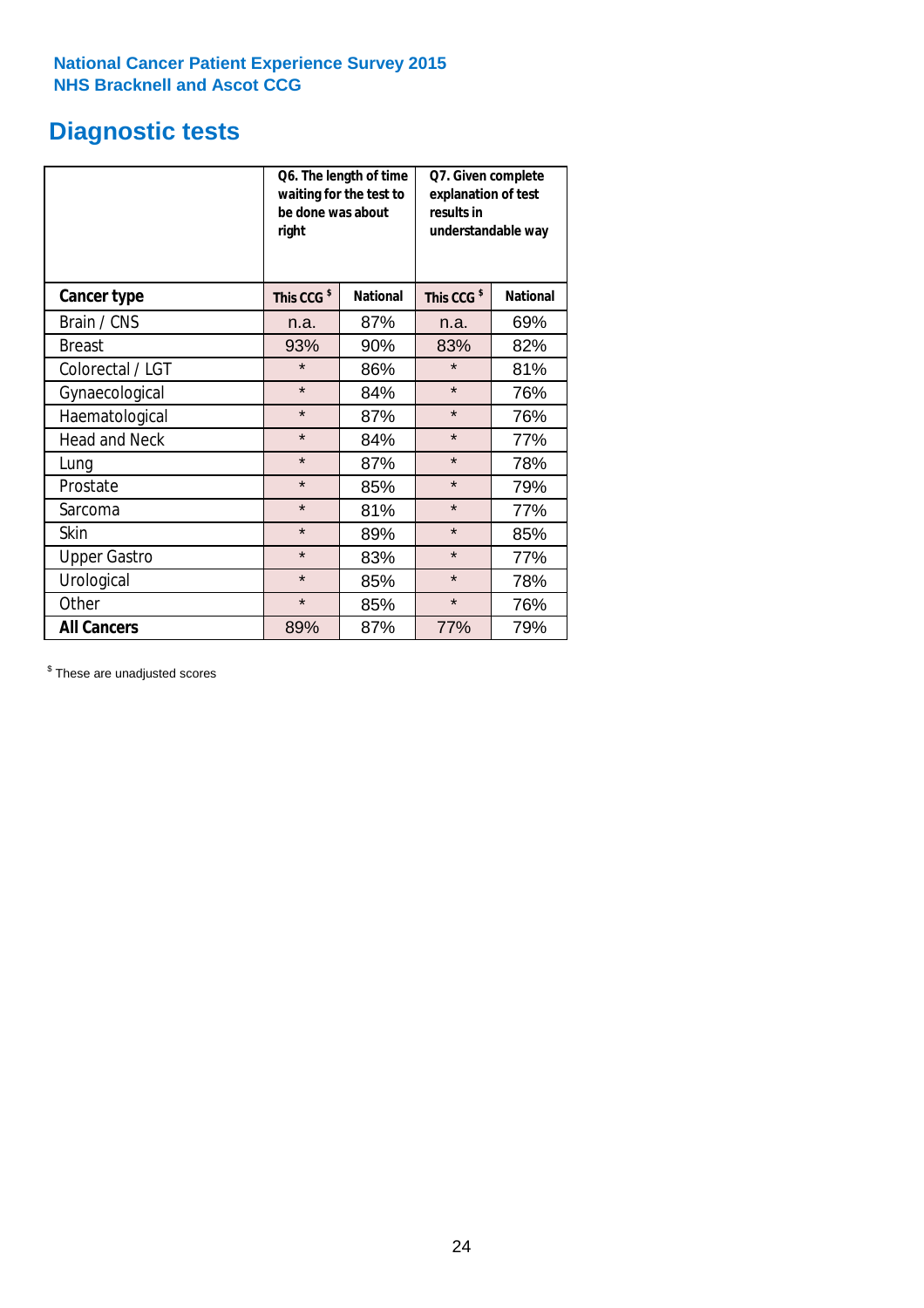# **Finding out what was wrong with you**

|                      | Q8. Patient told they<br>could bring a family<br>member or friend<br>when first told they<br>had cancer |                 | Q9. Patient felt they<br>were told sensitively<br>that they had cancer |                 | Q10. Patient<br>completely understood<br>the explanation of<br>what was wrong |                 | Q11. Patient given<br>easy to understand<br>written information<br>about the type of<br>cancer they had |                 |
|----------------------|---------------------------------------------------------------------------------------------------------|-----------------|------------------------------------------------------------------------|-----------------|-------------------------------------------------------------------------------|-----------------|---------------------------------------------------------------------------------------------------------|-----------------|
| Cancer type          | This CCG <sup>\$</sup>                                                                                  | <b>National</b> | This CCG <sup>\$</sup>                                                 | <b>National</b> | This CCG <sup>\$</sup>                                                        | <b>National</b> | This CCG <sup>\$</sup>                                                                                  | <b>National</b> |
| Brain / CNS          | $\star$                                                                                                 | 85%             | $\star$                                                                | 79%             | $\star$                                                                       | 60%             | $\star$                                                                                                 | 62%             |
| <b>Breast</b>        | 77%                                                                                                     | 83%             | 81%                                                                    | 88%             | 78%                                                                           | 78%             | 76%                                                                                                     | 76%             |
| Colorectal / LGT     | $\star$                                                                                                 | 83%             | $\star$                                                                | 85%             | $\star$                                                                       | 79%             | $\star$                                                                                                 | 71%             |
| Gynaecological       | $\star$                                                                                                 | 75%             | $\star$                                                                | 83%             | $\star$                                                                       | 73%             | $\star$                                                                                                 | 69%             |
| Haematological       | $\star$                                                                                                 | 75%             | 62%                                                                    | 83%             | 57%                                                                           | 60%             | 73%                                                                                                     | 74%             |
| <b>Head and Neck</b> | $\star$                                                                                                 | 73%             | $\star$                                                                | 85%             | $\star$                                                                       | 75%             | $\star$                                                                                                 | 61%             |
| Lung                 | $\star$                                                                                                 | 80%             | $\star$                                                                | 83%             | $\star$                                                                       | 75%             | $\star$                                                                                                 | 66%             |
| Prostate             | $\star$                                                                                                 | 80%             | 68%                                                                    | 84%             | 68%                                                                           | 78%             | 77%                                                                                                     | 80%             |
| Sarcoma              | $\star$                                                                                                 | 77%             | $\star$                                                                | 82%             | $\star$                                                                       | 63%             | $\star$                                                                                                 | 61%             |
| Skin                 | $\star$                                                                                                 | 71%             | $\star$                                                                | 90%             | $\star$                                                                       | 83%             | $\star$                                                                                                 | 84%             |
| <b>Upper Gastro</b>  | $\star$                                                                                                 | 79%             | $\star$                                                                | 79%             | $\star$                                                                       | 72%             | $\star$                                                                                                 | 64%             |
| Urological           | $\star$                                                                                                 | 74%             | $\star$                                                                | 82%             | $\star$                                                                       | 76%             | $\star$                                                                                                 | 71%             |
| Other                | $\star$                                                                                                 | 77%             | $\star$                                                                | 82%             | $\star$                                                                       | 72%             | $\star$                                                                                                 | 61%             |
| <b>All Cancers</b>   | 72%                                                                                                     | 79%             | 76%                                                                    | 84%             | 71%                                                                           | 73%             | 73%                                                                                                     | 72%             |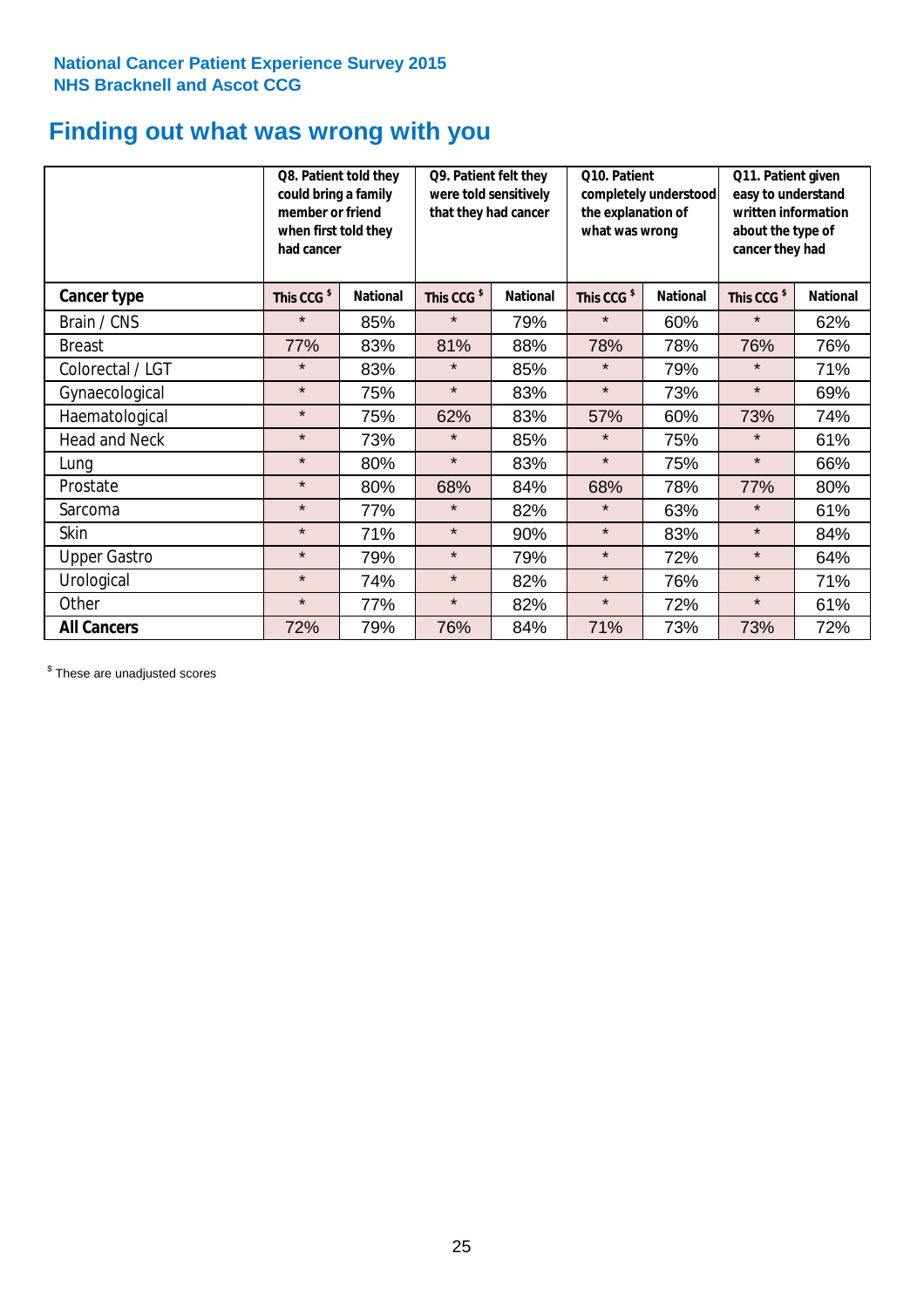# **Deciding the best treatment for you**

|                      | <b>O12. Patient felt that</b><br>treatment options<br>were completely<br>explained |                 | O13. Possible side<br>understandable way | effects explained in an | Q14. Patient given<br>practical advice and<br>support in dealing with<br>side effects of<br>treatment |                 |  |
|----------------------|------------------------------------------------------------------------------------|-----------------|------------------------------------------|-------------------------|-------------------------------------------------------------------------------------------------------|-----------------|--|
| <b>Cancer type</b>   | This CCG <sup>\$</sup>                                                             | <b>National</b> | This CCG <sup>\$</sup>                   | <b>National</b>         | This CCG <sup>\$</sup>                                                                                | <b>National</b> |  |
| Brain / CNS          | $\star$                                                                            | 80%             | $\star$                                  | 71%                     | $\star$                                                                                               | 62%             |  |
| <b>Breast</b>        | 78%                                                                                | 84%             | 68%                                      | 76%                     | 57%                                                                                                   | 69%             |  |
| Colorectal / LGT     | $\star$                                                                            | 85%             | $\star$                                  | 75%                     | $\star$                                                                                               | 68%             |  |
| Gynaecological       | $\star$                                                                            | 84%             | $\star$                                  | 76%                     | $\star$                                                                                               | 68%             |  |
| Haematological       | 63%                                                                                | 81%             | 52%                                      | 69%                     | 46%                                                                                                   | 65%             |  |
| <b>Head and Neck</b> | $\star$                                                                            | 85%             | $\star$                                  | 72%                     | $\star$                                                                                               | 67%             |  |
| Lung                 | $\star$                                                                            | 84%             | $\star$                                  | 74%                     | $\star$                                                                                               | 69%             |  |
| Prostate             | 62%                                                                                | 80%             | 64%                                      | 71%                     | $\star$                                                                                               | 61%             |  |
| Sarcoma              | $\star$                                                                            | 82%             | $\star$                                  | 75%                     | $\star$                                                                                               | 66%             |  |
| Skin                 | $\star$                                                                            | 88%             | $\star$                                  | 75%                     | $\star$                                                                                               | 74%             |  |
| <b>Upper Gastro</b>  | $\star$                                                                            | 83%             | $\star$                                  | 72%                     | $\star$                                                                                               | 66%             |  |
| Urological           | $\star$                                                                            | 80%             | $\star$                                  | 69%                     | $\star$                                                                                               | 61%             |  |
| Other                | $\star$                                                                            | 80%             | $\star$                                  | 72%                     | $\star$                                                                                               | 64%             |  |
| <b>All Cancers</b>   | 73%                                                                                | 83%             | 64%                                      | 73%                     | 57%                                                                                                   | 66%             |  |

|                      | in the future          | Q15. Patient definitely<br>told about side effects<br>that could affect them | Q16. Patient definitely<br>involved in decisions<br>about care and<br>treatment |                 |  |
|----------------------|------------------------|------------------------------------------------------------------------------|---------------------------------------------------------------------------------|-----------------|--|
| <b>Cancer type</b>   | This CCG <sup>\$</sup> | <b>National</b>                                                              | This CCG <sup>\$</sup>                                                          | <b>National</b> |  |
| Brain / CNS          | n.a.                   | 56%                                                                          | $\star$                                                                         | 74%             |  |
| <b>Breast</b>        | 50%                    | 55%                                                                          | 80%                                                                             | 79%             |  |
| Colorectal / LGT     | $\star$                | 56%                                                                          | $\star$                                                                         | 79%             |  |
| Gynaecological       | $\star$<br>54%         |                                                                              | $\star$                                                                         | 76%             |  |
| Haematological       | 50%<br>35%             |                                                                              | 54%                                                                             | 77%             |  |
| <b>Head and Neck</b> | $\star$                | 58%                                                                          | $\star$                                                                         | 76%             |  |
| Lung                 | $\star$                | 54%                                                                          | $\star$                                                                         | 78%             |  |
| Prostate             | $\star$                | 63%                                                                          | $\star$                                                                         | 79%             |  |
| Sarcoma              | $\star$                | 54%                                                                          | $\star$                                                                         | 77%             |  |
| Skin                 | $\star$                | 66%                                                                          | $\star$                                                                         | 86%             |  |
| <b>Upper Gastro</b>  | $\star$                | 53%                                                                          | $\star$                                                                         | 77%             |  |
| Urological           | $\star$                | 52%                                                                          | $\star$                                                                         | 75%             |  |
| Other                | $\star$                | 51%                                                                          | $\star$                                                                         | 75%             |  |
| <b>All Cancers</b>   | 43%                    | 54%                                                                          | 70%                                                                             | 78%             |  |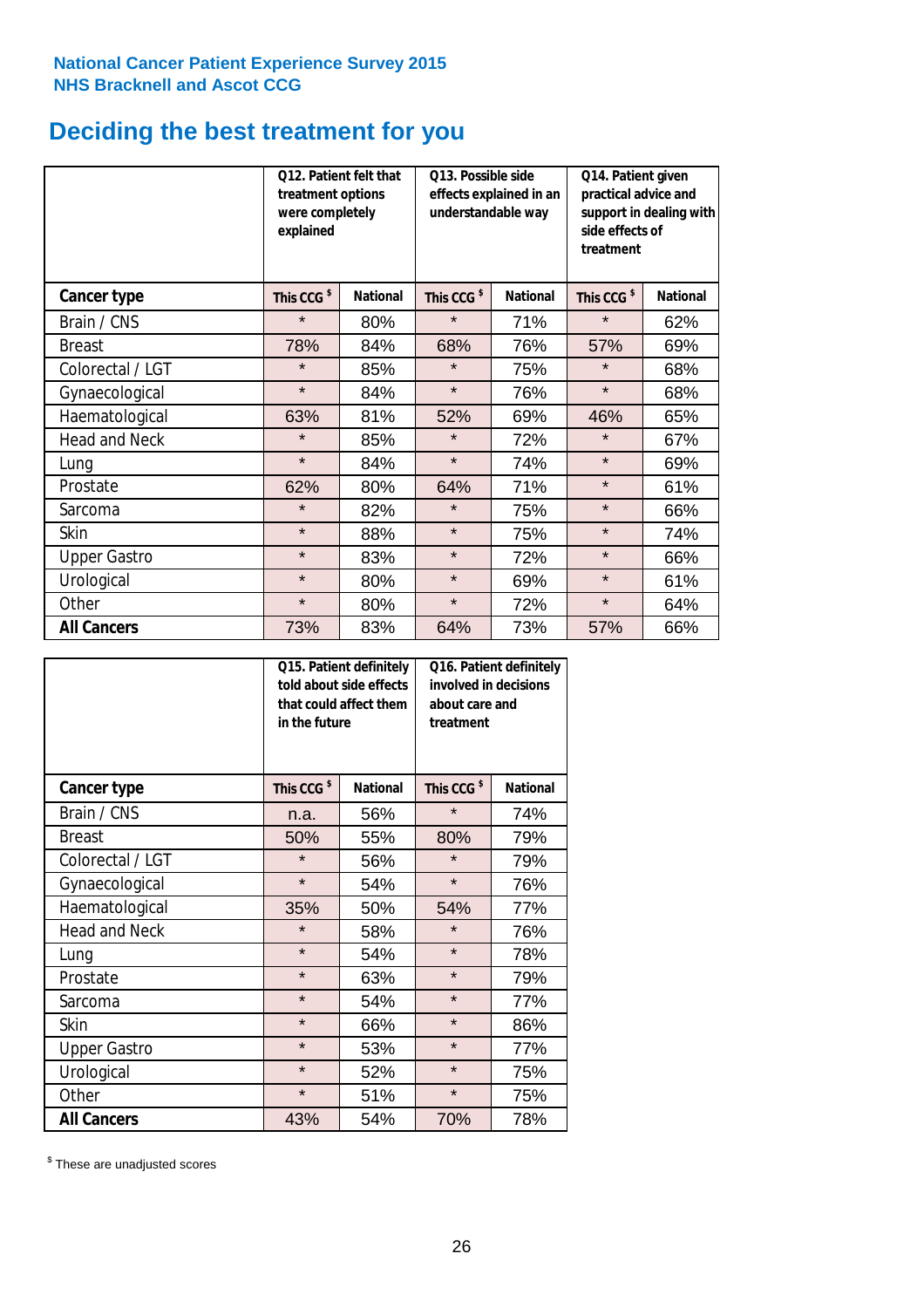# **Clinical Nurse Specialist**

|                      | would support them<br>through their<br>treatment | Q17. Patient given the<br>name of the CNS who | Q18. Patient found it<br>easy to contact their<br><b>CNS</b> |                 | <b>Q19. Get</b><br>understandable<br>answers to important<br>questions all or most<br>of the time |                 |
|----------------------|--------------------------------------------------|-----------------------------------------------|--------------------------------------------------------------|-----------------|---------------------------------------------------------------------------------------------------|-----------------|
| <b>Cancer type</b>   | This CCG <sup>\$</sup>                           | <b>National</b>                               | This CCG <sup>\$</sup>                                       | <b>National</b> | This CCG <sup>\$</sup>                                                                            | <b>National</b> |
| Brain / CNS          | $\star$                                          | 95%                                           | $\star$                                                      | 84%             | $\star$                                                                                           | 85%             |
| <b>Breast</b>        | 97%                                              | 94%                                           | 85%                                                          | 85%             | 81%                                                                                               | 88%             |
| Colorectal / LGT     | $\star$                                          | 91%                                           | $\star$                                                      | 88%             | $\star$                                                                                           | 90%             |
| Gynaecological       | $\star$                                          | 93%                                           | $\star$                                                      | 86%             | $\star$                                                                                           | 87%             |
| Haematological       | 93%                                              | 89%                                           | 92%                                                          | 89%             | 86%                                                                                               | 90%             |
| <b>Head and Neck</b> | $\star$                                          | 88%                                           | $\star$                                                      | 86%             | $\star$                                                                                           | 88%             |
| Lung                 | $\star$                                          | 93%                                           | $\star$                                                      | 89%             | $\star$                                                                                           | 89%             |
| Prostate             | 95%                                              | 89%                                           | $\star$                                                      | 83%             | $\star$                                                                                           | 88%             |
| Sarcoma              | $\star$                                          | 87%                                           | $\star$                                                      | 86%             | $\star$                                                                                           | 88%             |
| Skin                 | $\star$                                          | 88%                                           | $\star$                                                      | 90%             | $\star$                                                                                           | 92%             |
| <b>Upper Gastro</b>  | $\star$                                          | 92%                                           | $\star$                                                      | 87%             | $\star$                                                                                           | 88%             |
| Urological           | $\star$                                          | 80%                                           | $\star$                                                      | 85%             | $\star$                                                                                           | 88%             |
| Other                | $\star$                                          | 86%                                           | $\star$                                                      | 86%             | $\star$                                                                                           | 87%             |
| <b>All Cancers</b>   | 91%                                              | 90%                                           | 87%                                                          | 87%             | 88%                                                                                               | 88%             |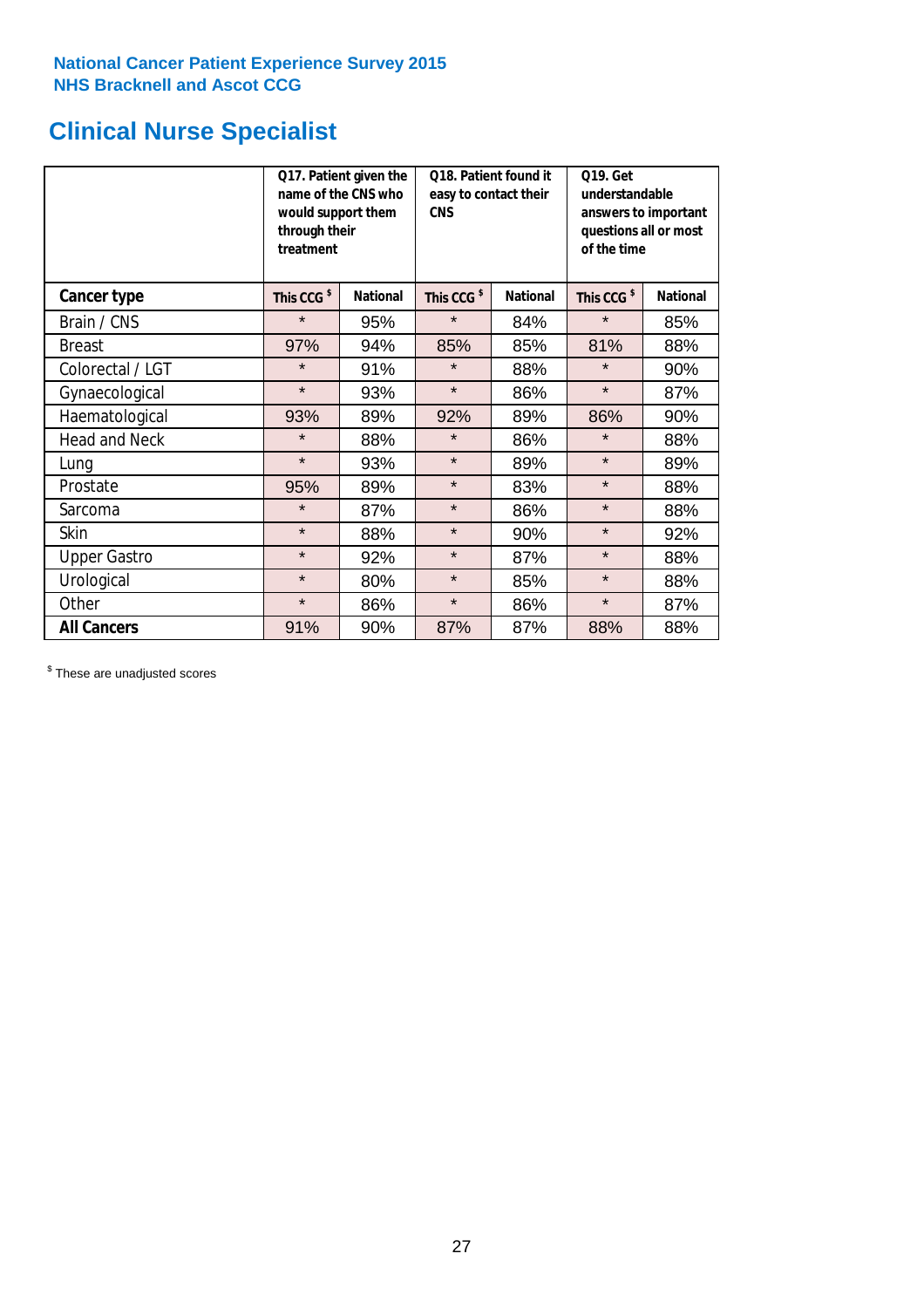# **Support for people with cancer**

|                      | Q20. Hospital staff<br>gave information<br>about support groups |                 | Q21. Hospital staff<br>gave information<br>about impact cancer<br>could have on day to<br>day activities |                 |                        | Q22. Hospital staff<br>gave information on<br>getting financial help |                        | Q23. Hospital staff told<br>patient they could get<br>free prescriptions |  |
|----------------------|-----------------------------------------------------------------|-----------------|----------------------------------------------------------------------------------------------------------|-----------------|------------------------|----------------------------------------------------------------------|------------------------|--------------------------------------------------------------------------|--|
| <b>Cancer type</b>   | This CCG <sup>\$</sup>                                          | <b>National</b> | This CCG <sup>\$</sup>                                                                                   | <b>National</b> | This CCG <sup>\$</sup> | <b>National</b>                                                      | This CCG <sup>\$</sup> | <b>National</b>                                                          |  |
| Brain / CNS          | $\star$                                                         | 85%             | $\star$                                                                                                  | 80%             | n.a.                   | 72%                                                                  | $\star$                | 79%                                                                      |  |
| <b>Breast</b>        | 85%                                                             | 88%             | 89%                                                                                                      | 85%             | $\star$                | 60%                                                                  | 86%                    | 80%                                                                      |  |
| Colorectal / LGT     | $\star$                                                         | 82%             | $\star$                                                                                                  | 82%             | $\star$                | 52%                                                                  | $\star$                | 83%                                                                      |  |
| Gynaecological       | $\star$                                                         | 83%             | $\star$                                                                                                  | 81%             | $\star$                | 58%                                                                  | $\star$                | 76%                                                                      |  |
| Haematological       | $\star$                                                         | 82%             | $\star$                                                                                                  | 82%             | $\star$                | 56%                                                                  | $\star$                | 86%                                                                      |  |
| <b>Head and Neck</b> | $\star$                                                         | 83%             | $\star$                                                                                                  | 80%             | $\star$                | 55%                                                                  | $\star$                | 80%                                                                      |  |
| Lung                 | $\star$                                                         | 82%             | $\star$                                                                                                  | 80%             | $\star$                | 68%                                                                  | $\star$                | 85%                                                                      |  |
| Prostate             | $\star$                                                         | 85%             | $\star$                                                                                                  | 81%             | $\star$                | 41%                                                                  | $\star$                | 76%                                                                      |  |
| Sarcoma              | $\star$                                                         | 82%             | $\star$                                                                                                  | 80%             | $\star$                | 57%                                                                  | $\star$                | 75%                                                                      |  |
| Skin                 | $\star$                                                         | 85%             | $\star$                                                                                                  | 85%             | $\star$                | 51%                                                                  | n.a.                   | 65%                                                                      |  |
| <b>Upper Gastro</b>  | $\star$                                                         | 82%             | $\star$                                                                                                  | 78%             | $\star$                | 57%                                                                  | $\star$                | 83%                                                                      |  |
| Urological           | $\star$                                                         | 71%             | $\star$                                                                                                  | 70%             | $\star$                | 33%                                                                  | $\star$                | 69%                                                                      |  |
| Other                | $\star$                                                         | 80%             | $\star$                                                                                                  | 77%             | $\star$                | 53%                                                                  | $\star$                | 79%                                                                      |  |
| <b>All Cancers</b>   | 82%                                                             | 83%             | 79%                                                                                                      | 81%             | 46%                    | 55%                                                                  | 76%                    | 80%                                                                      |  |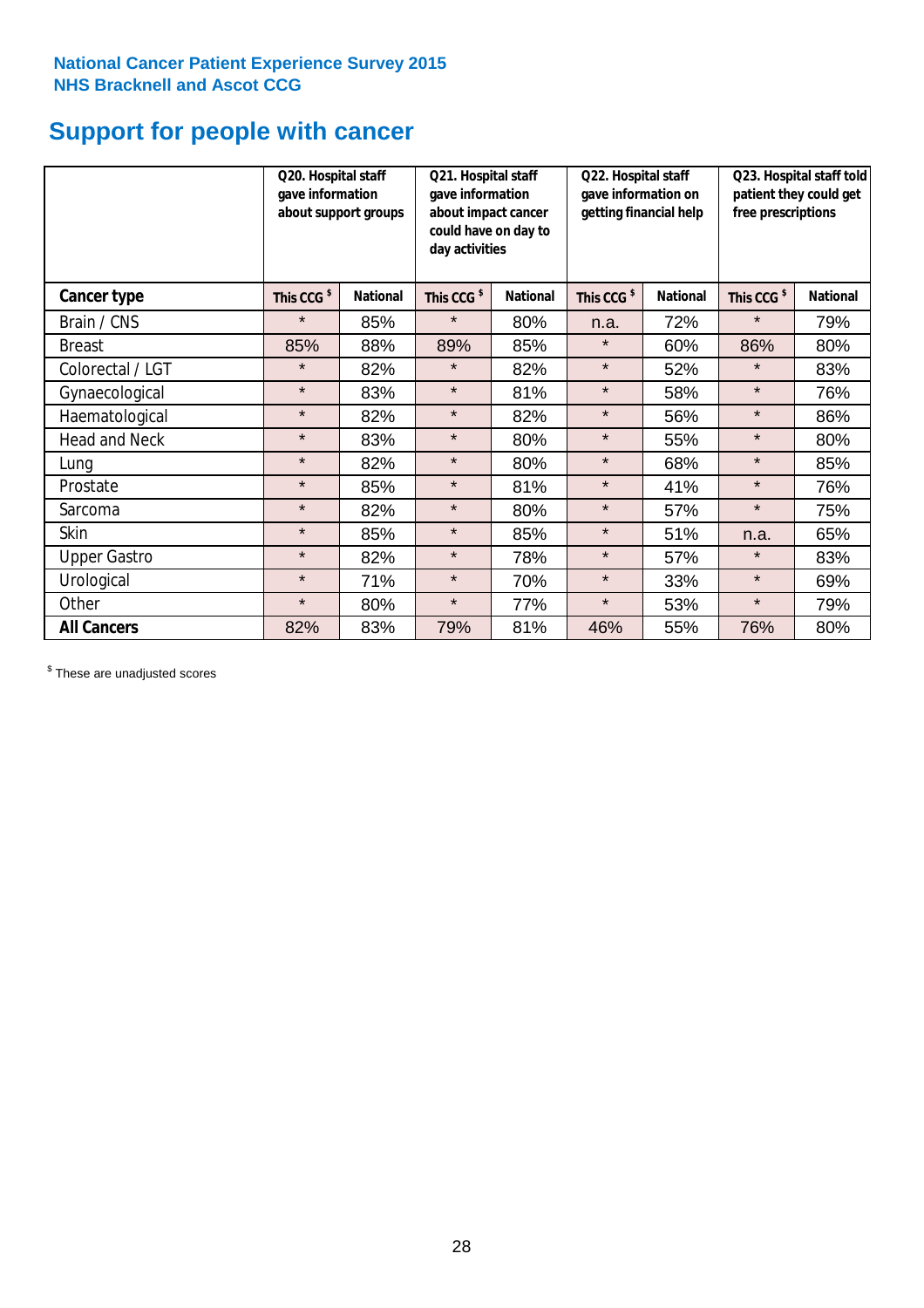# **Operations**

|                      | Q26. Staff explained<br>how operation had<br>gone in<br>understandable way |                 |  |  |
|----------------------|----------------------------------------------------------------------------|-----------------|--|--|
| <b>Cancer type</b>   | This CCG <sup>\$</sup>                                                     | <b>National</b> |  |  |
| Brain / CNS          | n.a.                                                                       | 75%             |  |  |
| <b>Breast</b>        | 67%                                                                        | 77%             |  |  |
| Colorectal / LGT     | $\star$                                                                    | 81%             |  |  |
| Gynaecological       | $\star$                                                                    | 79%             |  |  |
| Haematological       | $\star$<br>75%                                                             |                 |  |  |
| <b>Head and Neck</b> | $\star$                                                                    | 77%             |  |  |
| Lung                 | $\star$                                                                    | 76%             |  |  |
| Prostate             | $\star$                                                                    | 76%             |  |  |
| Sarcoma              | $\star$                                                                    | 80%             |  |  |
| Skin                 | $\star$                                                                    | 84%             |  |  |
| <b>Upper Gastro</b>  | $\star$                                                                    | 81%             |  |  |
| Urological           | $\star$                                                                    | 74%             |  |  |
| Other                | $\star$<br>78%                                                             |                 |  |  |
| <b>All Cancers</b>   | 77%                                                                        | 78%             |  |  |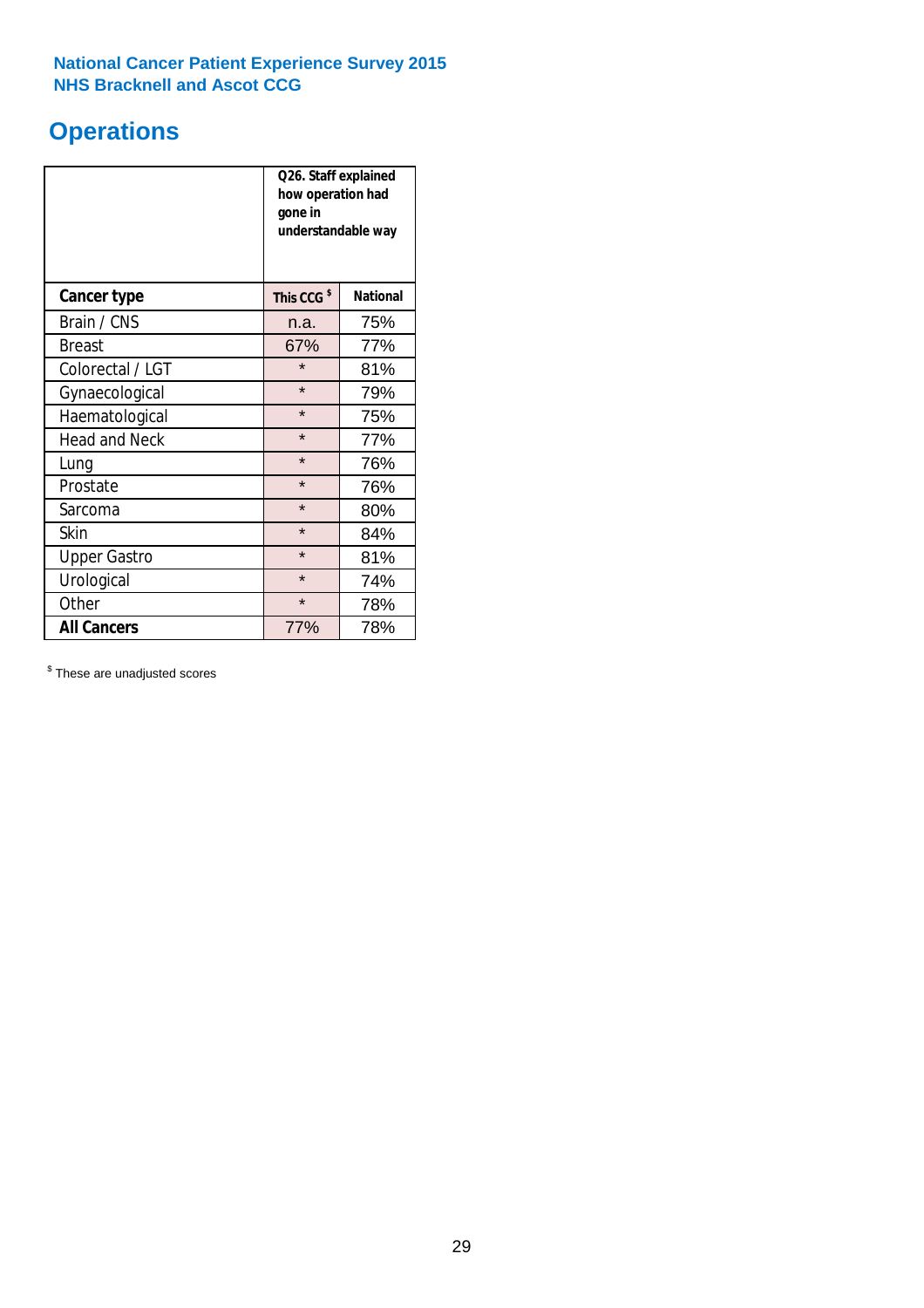# **Hospital care as an inpatient (Part 1 of 2)**

|                      | or nurses did not talk<br>they were not there | Q28. Groups of doctors<br>in front of patient as if | Q29. Patient had<br>confidence and trust in<br>all doctors treating<br>them |                 | Q30. Patient's family<br>or someone close<br>definitely had<br>opportunity to talk to<br>doctor |                 | Q31. Patient had<br>confidence and trust in  <br>all ward nurses |                 |
|----------------------|-----------------------------------------------|-----------------------------------------------------|-----------------------------------------------------------------------------|-----------------|-------------------------------------------------------------------------------------------------|-----------------|------------------------------------------------------------------|-----------------|
| Cancer type          | This CCG <sup>\$</sup>                        | <b>National</b>                                     | This CCG <sup>\$</sup>                                                      | <b>National</b> | This CCG <sup>\$</sup>                                                                          | <b>National</b> | This CCG <sup>\$</sup>                                           | <b>National</b> |
| Brain / CNS          | $\star$                                       | 68%                                                 | $\star$                                                                     | 78%             | $\star$                                                                                         | 65%             | $\star$                                                          | 67%             |
| <b>Breast</b>        | 96%                                           | 89%                                                 | 85%                                                                         | 86%             | 77%                                                                                             | 73%             | 89%                                                              | 74%             |
| Colorectal / LGT     | $\star$                                       | 75%                                                 | $\star$                                                                     | 85%             | $\star$                                                                                         | 72%             | $\star$                                                          | 68%             |
| Gynaecological       | $\star$                                       | 84%                                                 | $\star$                                                                     | 86%             | $\star$                                                                                         | 71%             | $\star$                                                          | 69%             |
| Haematological       | $\star$                                       | 80%                                                 | $\star$                                                                     | 81%             | $\star$                                                                                         | 75%             | $\star$                                                          | 73%             |
| <b>Head and Neck</b> | $\star$                                       | 79%                                                 | $\star$                                                                     | 85%             | $\star$                                                                                         | 73%             | $\star$                                                          | 72%             |
| Lung                 | $\star$                                       | 75%                                                 | $\star$                                                                     | 82%             | $\star$                                                                                         | 71%             | $\star$                                                          | 73%             |
| Prostate             | $\star$                                       | 84%                                                 | $\star$                                                                     | 87%             | $\star$                                                                                         | 72%             | $\star$                                                          | 75%             |
| Sarcoma              | $\star$                                       | 82%                                                 | $\star$                                                                     | 85%             | $\star$                                                                                         | 75%             | $\star$                                                          | 70%             |
| Skin                 | n.a.                                          | 85%                                                 | n.a.                                                                        | 90%             | n.a.                                                                                            | 79%             | n.a.                                                             | 84%             |
| <b>Upper Gastro</b>  | $\star$                                       | 75%                                                 | $\star$                                                                     | 83%             | $\star$                                                                                         | 72%             | $\star$                                                          | 70%             |
| Urological           | $\star$                                       | 80%                                                 | $\star$                                                                     | 84%             | $\star$                                                                                         | 67%             | $\star$                                                          | 75%             |
| Other                | $\star$                                       | 79%                                                 | $\star$                                                                     | 79%             | $\star$                                                                                         | 70%             | $\star$                                                          | 69%             |
| <b>All Cancers</b>   | 83%                                           | 81%                                                 | 83%                                                                         | 84%             | 66%                                                                                             | 72%             | 73%                                                              | 72%             |

|                      | Q32. Always / nearly<br>always enough nurses<br>on duty |                 | called by              | Q33. All staff asked<br>patient what name<br>they preferred to be |                        | Q34. Always given<br>enough privacy when<br>discussing condition or<br>treatment |                        | Q35. Patient was able<br>to discuss worries or<br>fears with staff during<br>visit |  |
|----------------------|---------------------------------------------------------|-----------------|------------------------|-------------------------------------------------------------------|------------------------|----------------------------------------------------------------------------------|------------------------|------------------------------------------------------------------------------------|--|
| <b>Cancer type</b>   | This CCG <sup>\$</sup>                                  | <b>National</b> | This CCG <sup>\$</sup> | <b>National</b>                                                   | This CCG <sup>\$</sup> | <b>National</b>                                                                  | This CCG <sup>\$</sup> | <b>National</b>                                                                    |  |
| Brain / CNS          | $\star$                                                 | 64%             | $\star$                | 69%                                                               | $\star$                | 80%                                                                              | $\star$                | 44%                                                                                |  |
| <b>Breast</b>        | 89%                                                     | 69%             | 70%                    | 60%                                                               | 89%                    | 86%                                                                              | $\star$                | 53%                                                                                |  |
| Colorectal / LGT     | $\star$                                                 | 61%             | $\star$                | 70%                                                               | $\star$                | 84%                                                                              | $\star$                | 54%                                                                                |  |
| Gynaecological       | $\star$                                                 | 65%             | $\star$                | 63%                                                               | $\star$                | 82%                                                                              | $\star$                | 50%                                                                                |  |
| Haematological       | $\star$                                                 | 63%             | $\star$                | 67%                                                               | $\star$                | 86%                                                                              | $\star$                | 55%                                                                                |  |
| <b>Head and Neck</b> | $\star$                                                 | 67%             | $\star$                | 66%                                                               | $\star$                | 85%                                                                              | $\star$                | 50%                                                                                |  |
| Lung                 | $\star$                                                 | 68%             | $\star$                | 71%                                                               | $\star$                | 84%                                                                              | $\star$                | 49%                                                                                |  |
| Prostate             | $\star$                                                 | 71%             | $\star$                | 67%                                                               | $\star$                | 87%                                                                              | $\star$                | 52%                                                                                |  |
| Sarcoma              | $\star$                                                 | 68%             | $\star$                | 71%                                                               | $\star$                | 87%                                                                              | $\star$                | 52%                                                                                |  |
| Skin                 | n.a.                                                    | 81%             | n.a.                   | 67%                                                               | n.a.                   | 89%                                                                              | n.a.                   | 61%                                                                                |  |
| <b>Upper Gastro</b>  | $\star$                                                 | 62%             | $\star$                | 75%                                                               | $\star$                | 83%                                                                              | $\star$                | 53%                                                                                |  |
| Urological           | $\star$                                                 | 68%             | $\star$                | 71%                                                               | $\star$                | 84%                                                                              | $\star$                | 46%                                                                                |  |
| Other                | $\star$                                                 | 62%             | $\star$                | 66%                                                               | $\star$                | 82%                                                                              | $\star$                | 48%                                                                                |  |
| <b>All Cancers</b>   | 70%                                                     | 66%             | 67%                    | 67%                                                               | 83%                    | 85%                                                                              | 49%                    | 52%                                                                                |  |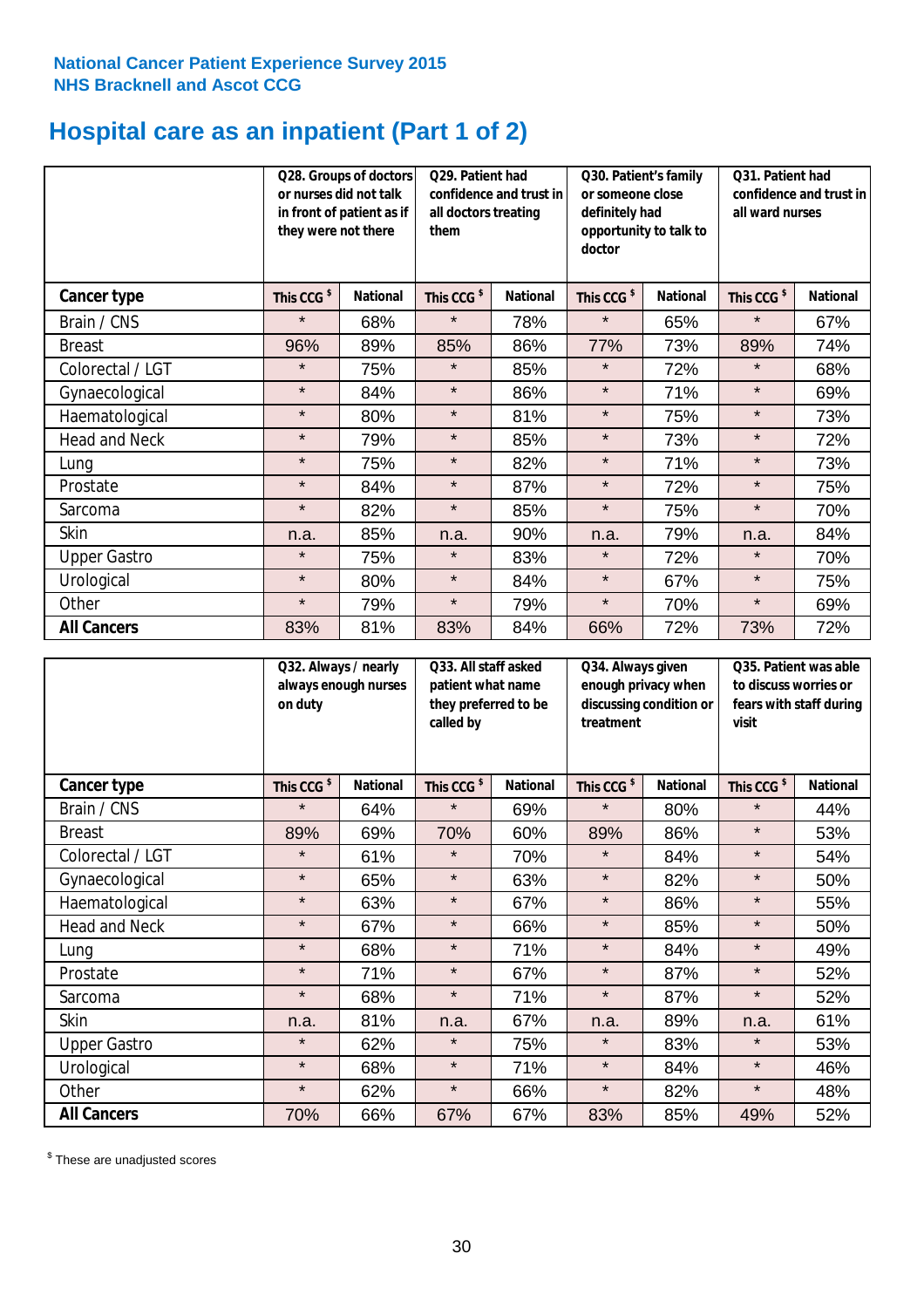# **Hospital care as an inpatient (Part 2 of 2)**

|                      | Q36. Hospital staff<br>definitely did<br>everything to help<br>control pain |                 | Q37. Always treated<br>with respect and<br>dignity by staff |                 | Q38. Given clear<br>written information<br>about what should /<br>should not do post<br>discharge |                 | Q39. Staff told patient<br>who to contact if<br>worried post discharge |                 |  |
|----------------------|-----------------------------------------------------------------------------|-----------------|-------------------------------------------------------------|-----------------|---------------------------------------------------------------------------------------------------|-----------------|------------------------------------------------------------------------|-----------------|--|
| Cancer type          | This CCG <sup>\$</sup>                                                      | <b>National</b> | This CCG <sup>\$</sup>                                      | <b>National</b> | This CCG <sup>\$</sup>                                                                            | <b>National</b> | This CCG <sup>\$</sup>                                                 | <b>National</b> |  |
| Brain / CNS          | $\star$                                                                     | 82%             | $\star$                                                     | 84%             | $\star$                                                                                           | 79%             | $\star$                                                                | 91%             |  |
| <b>Breast</b>        | 92%                                                                         | 86%             | 93%                                                         | 88%             | 85%                                                                                               | 90%             | 93%                                                                    | 95%             |  |
| Colorectal / LGT     | $\star$                                                                     | 84%             | $\star$                                                     | 86%             | $\star$                                                                                           | 83%             | $\star$                                                                | 94%             |  |
| Gynaecological       | $\star$                                                                     | 83%             | $\star$                                                     | 85%             | $\star$                                                                                           | 86%             | $\star$                                                                | 93%             |  |
| Haematological       | $\star$                                                                     | 84%             | $\star$                                                     | 89%             | $\star$                                                                                           | 79%             | $\star$                                                                | 95%             |  |
| <b>Head and Neck</b> | $\star$                                                                     | 84%             | $\star$                                                     | 88%             | $\star$                                                                                           | 86%             | $\star$                                                                | 92%             |  |
| Lung                 | $\star$                                                                     | 83%             | $\star$                                                     | 87%             | $\star$                                                                                           | 81%             | $\star$                                                                | 92%             |  |
| Prostate             | $\star$                                                                     | 85%             | $\star$                                                     | 91%             | $\star$                                                                                           | 87%             | $\star$                                                                | 94%             |  |
| Sarcoma              | $\star$                                                                     | 86%             | $\star$                                                     | 91%             | $\star$                                                                                           | 83%             | $\star$                                                                | 94%             |  |
| Skin                 | n.a.                                                                        | 88%             | n.a.                                                        | 93%             | n.a.                                                                                              | 91%             | n.a.                                                                   | 97%             |  |
| <b>Upper Gastro</b>  | $\star$                                                                     | 83%             | $\star$                                                     | 86%             | $\star$                                                                                           | 79%             | $\star$                                                                | 93%             |  |
| Urological           | $\star$                                                                     | 80%             | $\star$                                                     | 88%             | $\star$                                                                                           | 83%             | $\star$                                                                | 90%             |  |
| Other                | $\star$                                                                     | 82%             | $\star$                                                     | 85%             | $\star$                                                                                           | 80%             | $\star$                                                                | 92%             |  |
| <b>All Cancers</b>   | 84%                                                                         | 84%             | 88%                                                         | 87%             | 83%                                                                                               | 84%             | 91%                                                                    | 94%             |  |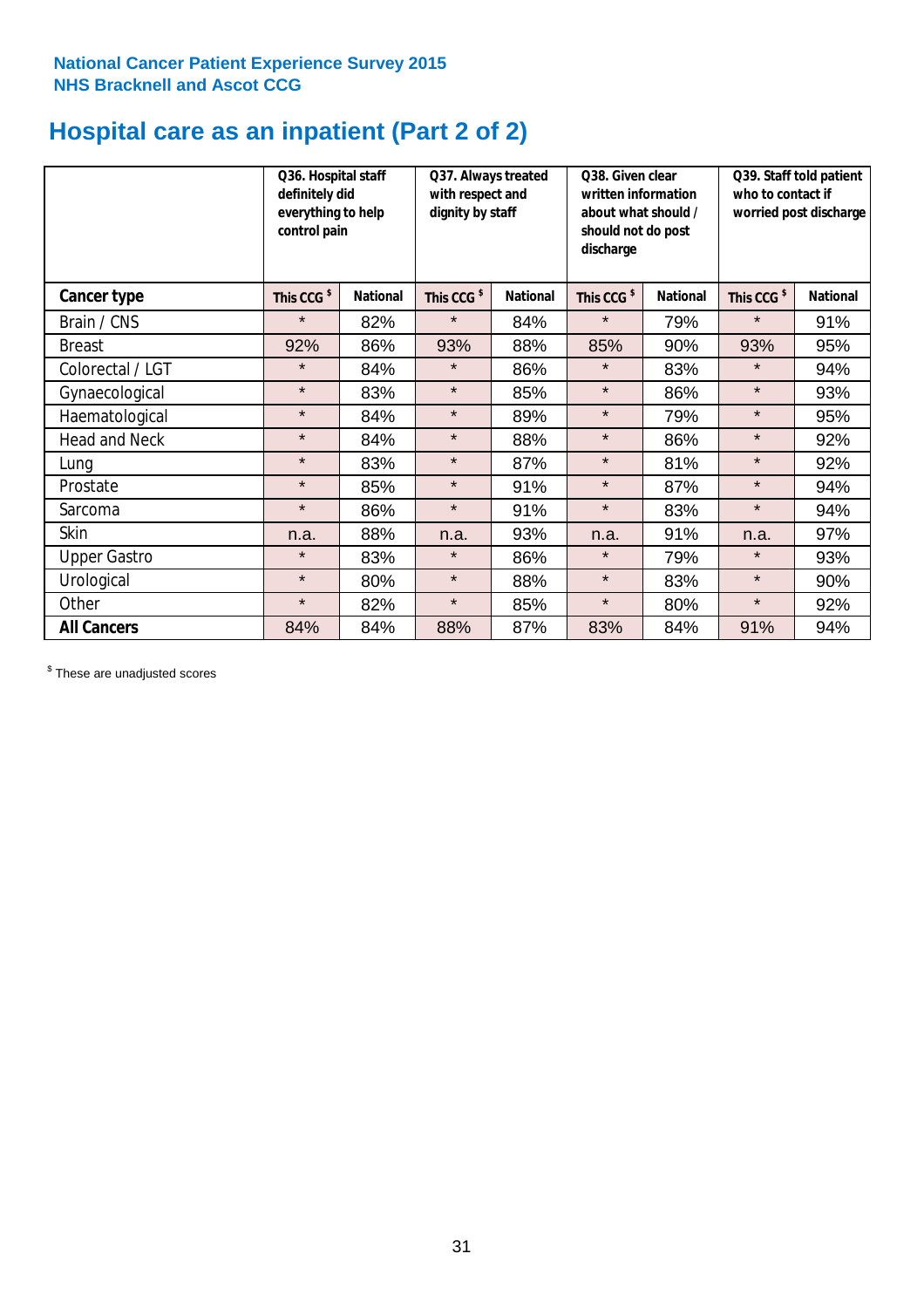# **Hospital care as a day patient / outpatient**

|                      | to discuss worries or<br>visit | Q41. Patient was able<br>fears with staff during | Q42. Doctor had the<br>right notes and other<br>documentation with<br>them |                 | Q44. Beforehand<br>patient had all<br>information needed<br>about radiotherapy<br>treatment |                 | Q45. Patient given<br>understandable<br>information about<br>whether radiotherapy<br>was working |                 |
|----------------------|--------------------------------|--------------------------------------------------|----------------------------------------------------------------------------|-----------------|---------------------------------------------------------------------------------------------|-----------------|--------------------------------------------------------------------------------------------------|-----------------|
| <b>Cancer type</b>   | This CCG <sup>\$</sup>         | <b>National</b>                                  | This CCG <sup>\$</sup>                                                     | <b>National</b> | This CCG <sup>\$</sup>                                                                      | <b>National</b> | This CCG <sup>\$</sup>                                                                           | <b>National</b> |
| Brain / CNS          | n.a.                           | 65%                                              | n.a.                                                                       | 94%             | n.a.                                                                                        | 85%             | n.a.                                                                                             | 52%             |
| <b>Breast</b>        | 63%                            | 70%                                              | 100%                                                                       | 95%             | $\star$                                                                                     | 87%             | $\star$                                                                                          | 60%             |
| Colorectal / LGT     | $\star$                        | 73%                                              | $\star$                                                                    | 95%             | $\star$                                                                                     | 85%             | n.a.                                                                                             | 55%             |
| Gynaecological       | $\star$                        | 70%                                              | $\star$                                                                    | 96%             | $\star$                                                                                     | 85%             | $\star$                                                                                          | 64%             |
| Haematological       | 71%                            | 74%                                              | 100%                                                                       | 97%             | $\star$                                                                                     | 82%             | $\star$                                                                                          | 64%             |
| <b>Head and Neck</b> | $\star$                        | 69%                                              | $\star$                                                                    | 95%             | $\star$                                                                                     | 86%             | $\star$                                                                                          | 60%             |
| Lung                 | $\star$                        | 69%                                              | $\star$                                                                    | 96%             | n.a.                                                                                        | 86%             | n.a.                                                                                             | 59%             |
| Prostate             | $\star$                        | 69%                                              | $\star$                                                                    | 95%             | $\star$                                                                                     | 88%             | $\star$                                                                                          | 61%             |
| Sarcoma              | $\star$                        | 68%                                              | $\star$                                                                    | 97%             | $\star$                                                                                     | 88%             | $\star$                                                                                          | 63%             |
| Skin                 | $\star$                        | 73%                                              | $\star$                                                                    | 96%             | n.a.                                                                                        | 81%             | n.a.                                                                                             | 63%             |
| <b>Upper Gastro</b>  | $\star$                        | 68%                                              | $\star$                                                                    | 95%             | $\star$                                                                                     | 85%             | $\star$                                                                                          | 57%             |
| Urological           | $\star$                        | 65%                                              | $\star$                                                                    | 95%             | $\star$                                                                                     | 81%             | n.a.                                                                                             | 53%             |
| Other                | $\star$                        | 67%                                              | $\star$                                                                    | 95%             | $\star$                                                                                     | 83%             | $\star$                                                                                          | 59%             |
| <b>All Cancers</b>   | 64%                            | 70%                                              | 96%                                                                        | 96%             | 76%                                                                                         | 86%             | 44%                                                                                              | 60%             |

|                      | O47. Beforehand<br>patient had all<br>information needed<br>treatment | about chemotherapy | Q48. Patient given<br>understandable<br>information about<br>whether<br>chemotherapy was<br>working |                 |  |
|----------------------|-----------------------------------------------------------------------|--------------------|-----------------------------------------------------------------------------------------------------|-----------------|--|
| <b>Cancer type</b>   | This CCG <sup>\$</sup>                                                | <b>National</b>    | This CCG <sup>\$</sup>                                                                              | <b>National</b> |  |
| Brain / CNS          | n.a.                                                                  | 82%                | n.a.                                                                                                | 57%             |  |
| <b>Breast</b>        | $\star$                                                               | 83%                | $\star$                                                                                             | 62%             |  |
| Colorectal / LGT     | $\star$                                                               | 86%                | $\star$                                                                                             | 65%             |  |
| Gynaecological       | $\star$                                                               | 86%                | $\star$                                                                                             | 68%             |  |
| Haematological       | $\star$                                                               | 85%                |                                                                                                     | 75%             |  |
| <b>Head and Neck</b> | $\star$                                                               | 80%                | $\star$                                                                                             | 52%             |  |
| Lung                 | $\star$                                                               | 85%                | $\star$                                                                                             | 68%             |  |
| Prostate             | n.a.                                                                  | 83%                | n.a.                                                                                                | 69%             |  |
| Sarcoma              | $\star$                                                               | 82%                | $\star$                                                                                             | 70%             |  |
| Skin                 | n.a.                                                                  | 92%                | n.a.                                                                                                | 80%             |  |
| <b>Upper Gastro</b>  | $\star$                                                               | 83%                | $\star$                                                                                             | 64%             |  |
| Urological           | $\star$                                                               | 83%                | $\star$                                                                                             | 66%             |  |
| Other                | $\star$                                                               | 85%                | $\star$                                                                                             | 70%             |  |
| <b>All Cancers</b>   | 80%                                                                   | 84%                | 57%                                                                                                 | 68%             |  |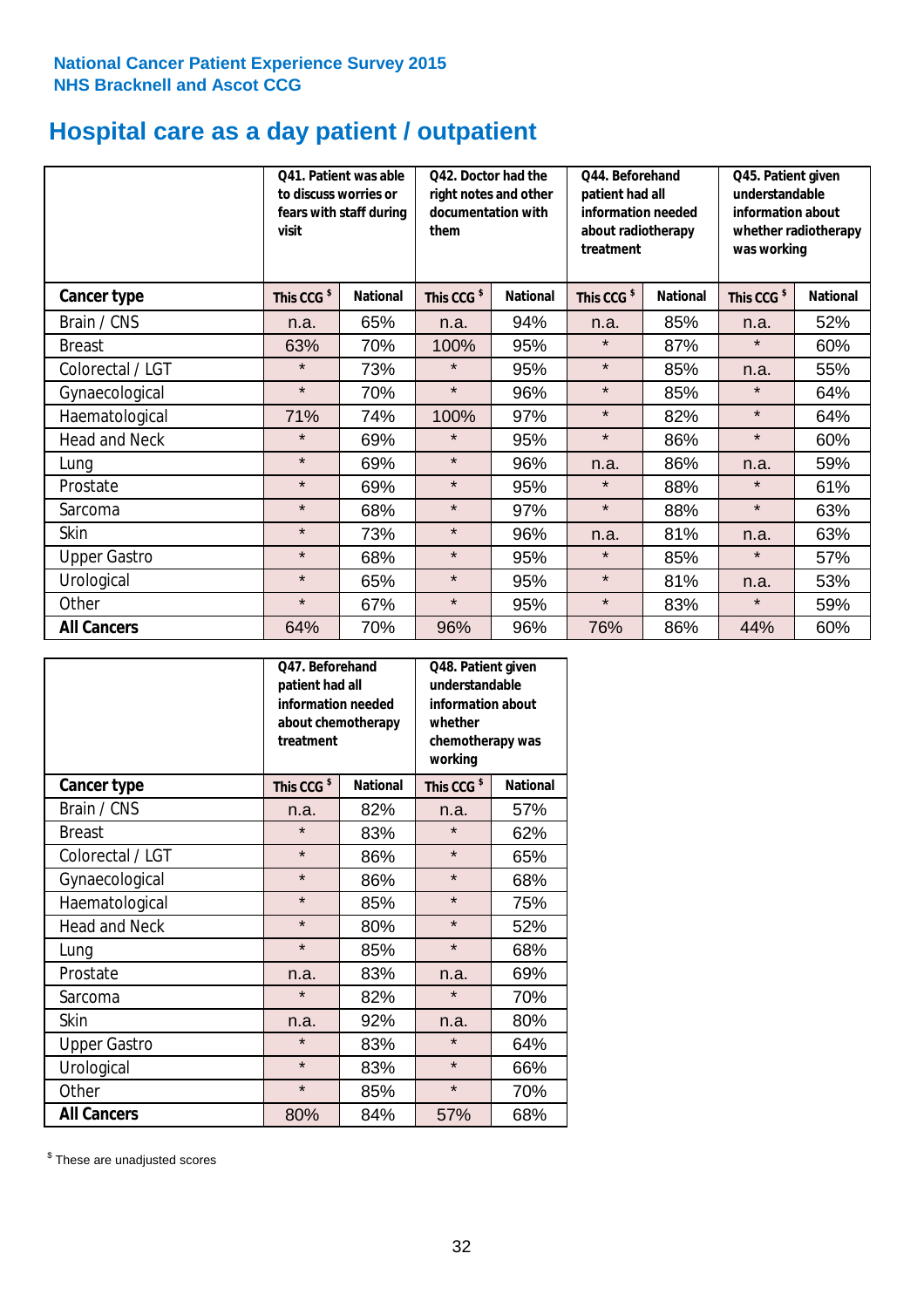# **Home care and support**

|                      | Q49. Hospital staff<br>gave family or | someone close all the<br>information needed to<br>help with care at home | Q50. Patient definitely<br>given enough support<br>from health or social<br>services during<br>treatment |                 | Q51. Patient definitely<br>given enough support<br>from health or social<br>services after<br>treatment |                 |
|----------------------|---------------------------------------|--------------------------------------------------------------------------|----------------------------------------------------------------------------------------------------------|-----------------|---------------------------------------------------------------------------------------------------------|-----------------|
| <b>Cancer type</b>   | This CCG <sup>\$</sup>                | <b>National</b>                                                          | This CCG <sup>\$</sup>                                                                                   | <b>National</b> | This CCG <sup>\$</sup>                                                                                  | <b>National</b> |
| Brain / CNS          | $\star$                               | 56%                                                                      | n.a.                                                                                                     | 44%             | n.a.                                                                                                    | 44%             |
| <b>Breast</b>        | 43%                                   | 57%                                                                      | $\star$                                                                                                  | 54%             | $\star$                                                                                                 | 40%             |
| Colorectal / LGT     | $\star$                               | 60%                                                                      | $\star$                                                                                                  | 62%             | $\star$                                                                                                 | 52%             |
| Gynaecological       | $\star$                               | 56%                                                                      | $\star$                                                                                                  | 52%             | $\star$                                                                                                 | 42%             |
| Haematological       | $\star$                               | 60%                                                                      | $\star$                                                                                                  | 52%             | $\star$                                                                                                 | 43%             |
| <b>Head and Neck</b> | $\star$                               | 59%                                                                      | $\star$                                                                                                  | 53%             | $\star$                                                                                                 | 50%             |
| Lung                 | $\star$                               | 57%                                                                      | $\star$                                                                                                  | 52%             | $\star$                                                                                                 | 42%             |
| Prostate             | $\star$                               | 55%                                                                      | $\star$                                                                                                  | 47%             | $\star$                                                                                                 | 43%             |
| Sarcoma              | $\star$                               | 59%                                                                      | $\star$                                                                                                  | 58%             | $\star$                                                                                                 | 53%             |
| Skin                 | $\star$                               | 67%                                                                      | n.a.                                                                                                     | 58%             | $\star$                                                                                                 | 61%             |
| <b>Upper Gastro</b>  | $\star$                               | 59%                                                                      | $\star$                                                                                                  | 54%             | $\star$                                                                                                 | 45%             |
| Urological           | $\star$                               | 55%                                                                      | $\star$                                                                                                  | 47%             | $\star$                                                                                                 | 44%             |
| Other                | $\star$                               | 54%                                                                      | $\star$                                                                                                  | 55%             | $\star$                                                                                                 | 48%             |
| <b>All Cancers</b>   | 44%                                   | 58%                                                                      | 49%                                                                                                      | 54%             | 31%                                                                                                     | 45%             |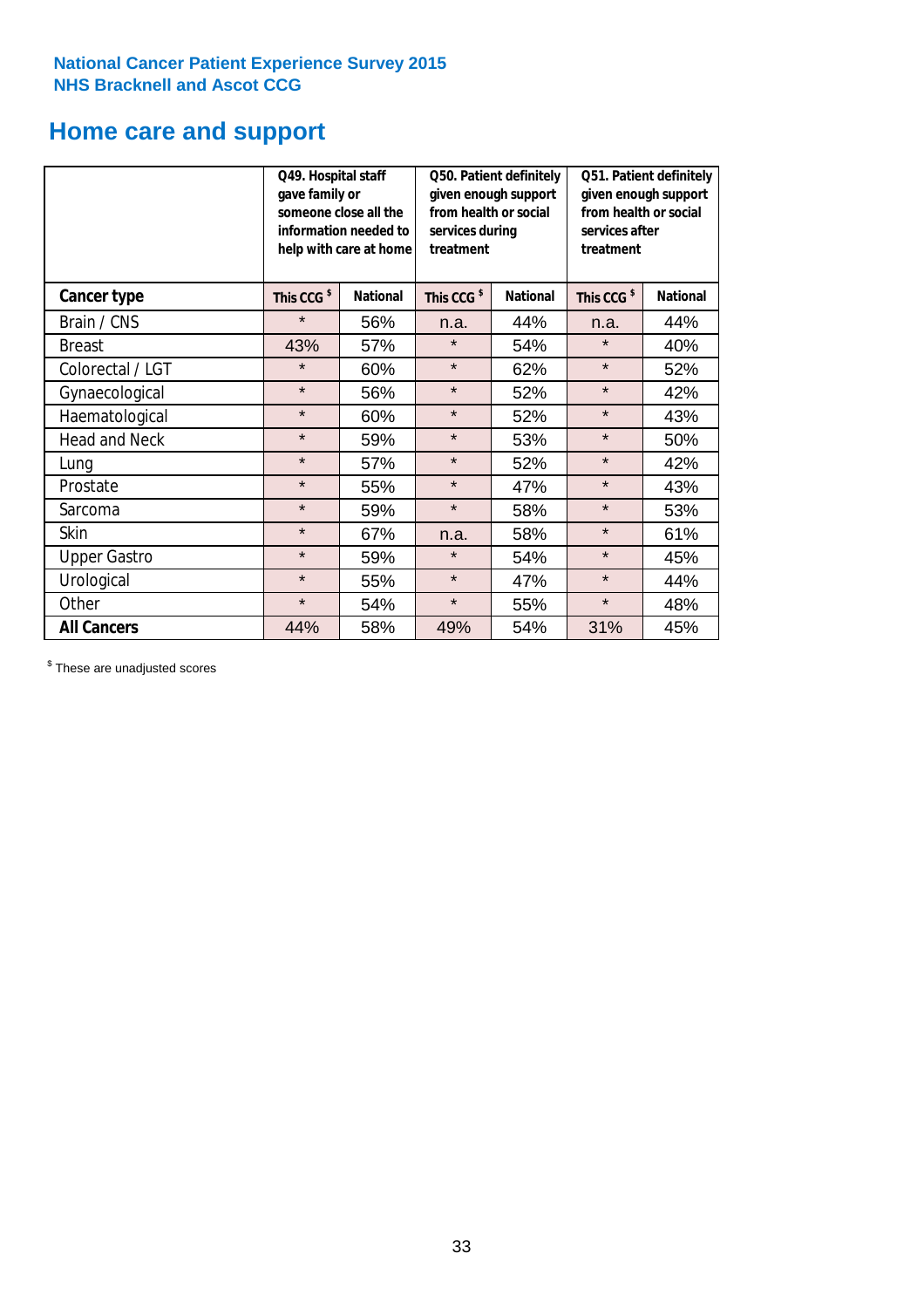# **Care from your general practice**

|                      | information about<br>treatment | Q52. GP given enough<br>patient's condition and | O53. Practice staff<br>definitely did<br>everything they could<br>to support patient |                 |  |
|----------------------|--------------------------------|-------------------------------------------------|--------------------------------------------------------------------------------------|-----------------|--|
| <b>Cancer type</b>   | This CCG <sup>\$</sup>         | <b>National</b>                                 | This CCG <sup>\$</sup>                                                               | <b>National</b> |  |
| Brain / CNS          | $\star$                        | 94%                                             | n.a.                                                                                 | 59%             |  |
| <b>Breast</b>        | 94%                            | 96%                                             | 43%                                                                                  | 63%             |  |
| Colorectal / LGT     | $\star$                        | 95%                                             | $\star$                                                                              | 63%             |  |
| Gynaecological       | $\star$                        | 95%                                             | $\star$                                                                              | 59%             |  |
| Haematological       | 97%                            | 96%                                             | $\star$                                                                              | 61%             |  |
| <b>Head and Neck</b> | $\star$                        | 93%                                             | $\star$                                                                              | 60%             |  |
| Lung                 | $\star$                        | 95%                                             | $\star$                                                                              | 62%             |  |
| Prostate             | $\star$                        | 95%                                             | $\star$                                                                              | 67%             |  |
| Sarcoma              | $\star$                        | 97%                                             | $\star$                                                                              | 65%             |  |
| Skin                 | $\star$                        | 97%                                             | $\star$                                                                              | 71%             |  |
| <b>Upper Gastro</b>  | $\star$                        | 94%                                             | $\star$                                                                              | 62%             |  |
| Urological           | $\star$                        | 95%                                             | $\star$                                                                              | 64%             |  |
| Other                | $\star$                        | 95%                                             | $\star$                                                                              | 61%             |  |
| <b>All Cancers</b>   | 97%                            | 95%                                             | 49%                                                                                  | 63%             |  |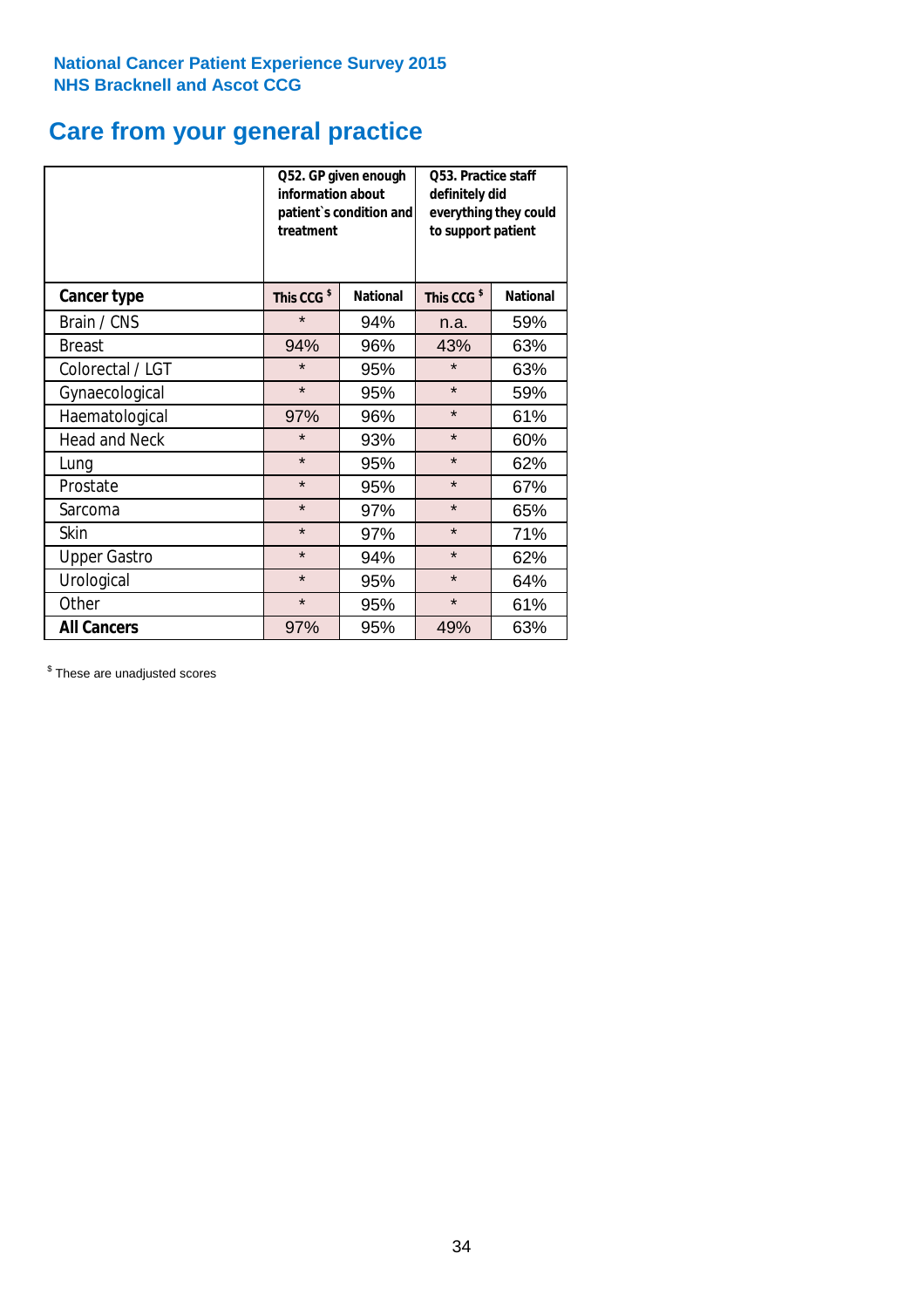# **Your overall NHS care**

|                      | Q54. Hospital and<br>community staff<br>always worked well<br>together |                 | care plan              | Q55. Patient given a |                        | Q56. Overall the<br>administration of the<br>care was very good /<br>good |                        | Q57. Length of time for<br>attending clinics and<br>appointments was<br>right |  |
|----------------------|------------------------------------------------------------------------|-----------------|------------------------|----------------------|------------------------|---------------------------------------------------------------------------|------------------------|-------------------------------------------------------------------------------|--|
| Cancer type          | This CCG <sup>\$</sup>                                                 | <b>National</b> | This CCG <sup>\$</sup> | <b>National</b>      | This CCG <sup>\$</sup> | <b>National</b>                                                           | This CCG <sup>\$</sup> | <b>National</b>                                                               |  |
| Brain / CNS          | $\star$                                                                | 45%             | n.a.                   | 29%                  | $\star$                | 84%                                                                       | $\star$                | 60%                                                                           |  |
| <b>Breast</b>        | 59%                                                                    | 60%             | 32%                    | 35%                  | 89%                    | 90%                                                                       | 50%                    | 64%                                                                           |  |
| Colorectal / LGT     | $\star$                                                                | 60%             | $\star$                | 36%                  | $\star$                | 88%                                                                       | $\star$                | 68%                                                                           |  |
| Gynaecological       | $\star$                                                                | 58%             | $\star$                | 29%                  | $\star$                | 89%                                                                       | $\star$                | 66%                                                                           |  |
| Haematological       | 46%                                                                    | 63%             | 24%                    | 33%                  | 82%                    | 92%                                                                       | 61%                    | 62%                                                                           |  |
| <b>Head and Neck</b> | $\star$                                                                | 58%             | $\star$                | 34%                  | $\star$                | 89%                                                                       | $\star$                | 65%                                                                           |  |
| Lung                 | $\star$                                                                | 63%             | $\star$                | 32%                  | $\star$                | 89%                                                                       | $\star$                | 70%                                                                           |  |
| Prostate             | $\star$                                                                | 63%             | $\star$                | 36%                  | 77%                    | 87%                                                                       | $\star$                | 71%                                                                           |  |
| Sarcoma              | $\star$                                                                | 60%             | $\star$                | 31%                  | $\star$                | 90%                                                                       | $\star$                | 63%                                                                           |  |
| Skin                 | $\star$                                                                | 69%             | $\star$                | 39%                  | $\star$                | 89%                                                                       | $\star$                | 73%                                                                           |  |
| <b>Upper Gastro</b>  | $\star$                                                                | 58%             | $\star$                | 36%                  | $\star$                | 88%                                                                       | $\star$                | 66%                                                                           |  |
| Urological           | $\star$                                                                | 62%             | $\star$                | 26%                  | $\star$                | 84%                                                                       | $\star$                | 73%                                                                           |  |
| Other                | $\star$                                                                | 56%             | $\star$                | 29%                  | $\star$                | 87%                                                                       | $\star$                | 61%                                                                           |  |
| <b>All Cancers</b>   | 58%                                                                    | 61%             | 29%                    | 33%                  | 85%                    | 89%                                                                       | 62%                    | 66%                                                                           |  |

|                      | Q58. Taking part in<br>cancer research | discussed with patient | Q59. Patient's average<br>rating of care scored<br>from very poor to very<br>good |                 |  |
|----------------------|----------------------------------------|------------------------|-----------------------------------------------------------------------------------|-----------------|--|
| <b>Cancer type</b>   | This CCG <sup>\$</sup>                 | <b>National</b>        | This CCG <sup>\$</sup>                                                            | <b>National</b> |  |
| Brain / CNS          | $\star$                                | 32%                    | $\star$                                                                           | 8.5             |  |
| <b>Breast</b>        | 11%                                    | 28%                    | 8.6                                                                               | 8.8             |  |
| Colorectal / LGT     | $\star$                                | 22%                    | $\star$                                                                           | 8.7             |  |
| Gynaecological       | $\star$                                | 27%                    | $\star$                                                                           | 8.7             |  |
| Haematological       | 29%                                    | 36%                    | 8.3                                                                               | 8.8             |  |
| <b>Head and Neck</b> | $\star$                                | 21%                    | $\star$                                                                           | 8.6             |  |
| Lung                 | $\star$                                | 34%                    | $\star$                                                                           | 8.6             |  |
| Prostate             | 29%                                    | 35%                    | 8.3                                                                               | 8.6             |  |
| Sarcoma              | $\star$                                | 29%                    | $\star$                                                                           | 8.7             |  |
| <b>Skin</b>          | $\star$                                | 17%                    | $\star$                                                                           | 8.9             |  |
| <b>Upper Gastro</b>  | $\star$                                | 30%                    | $\star$                                                                           | 8.6             |  |
| Urological           | $\star$                                | 14%                    | $\star$                                                                           | 8.5             |  |
| Other                | $\star$                                | 31%                    | $\star$                                                                           | 8.6             |  |
| <b>All Cancers</b>   | 21%                                    | 28%                    | 8.5                                                                               | 8.7             |  |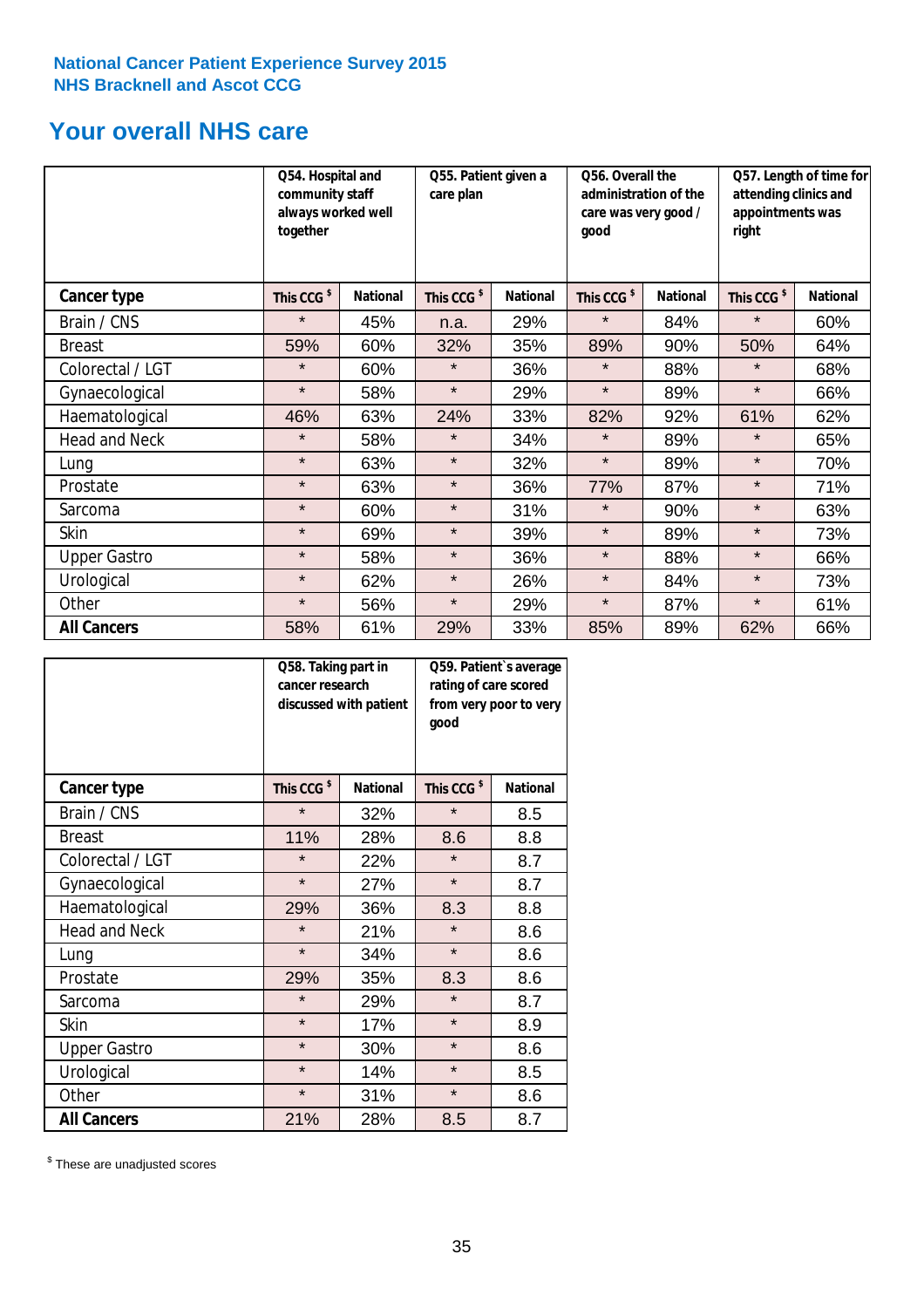# **Annex**

# **Methodology**

The sample for the survey included all adult (aged 16 and over) NHS patients, with a confirmed primary diagnosis of cancer, discharged from an NHS Trust after an inpatient episode or day case attendance for cancer related treatment in the months of April, May and June 2015.

The patients included in the sample had relevant cancer ICD10 codes (C00-99 excluding C44 and C84, and D05) in the first diagnosis field of their patient records, applied to their patient files by the relevant NHS Trust, and were alive at the point at which fieldwork commenced. Deceased checks were undertaken on up to three occasions during fieldwork, to ensure that questionnaires were not sent to patients who had died since their treatment.

Trust samples were checked rigorously for duplicates and patient lists were also de-duplicated nationally to ensure that patients did not receive multiple copies of questionnaires.

The fieldwork for the survey was undertaken between October 2015 and March 2016.

For the first time, the survey used a mixed mode methodology. Questionnaires were sent by post with two reminders where necesssary, but also included an option to complete online. A Freephone helpline was available for respondents to ask questions about the survey, to enable them to complete their questionnaires over the phone, and to provide access to a translation and interpreting facility for those whose first language was not English.

The Health Research Authority supported the survey by granting Section 251 approval.

# **Further information**

Further information on survey methodology, as well as all of the national and local reports and data, is available at www.ncpes.co.uk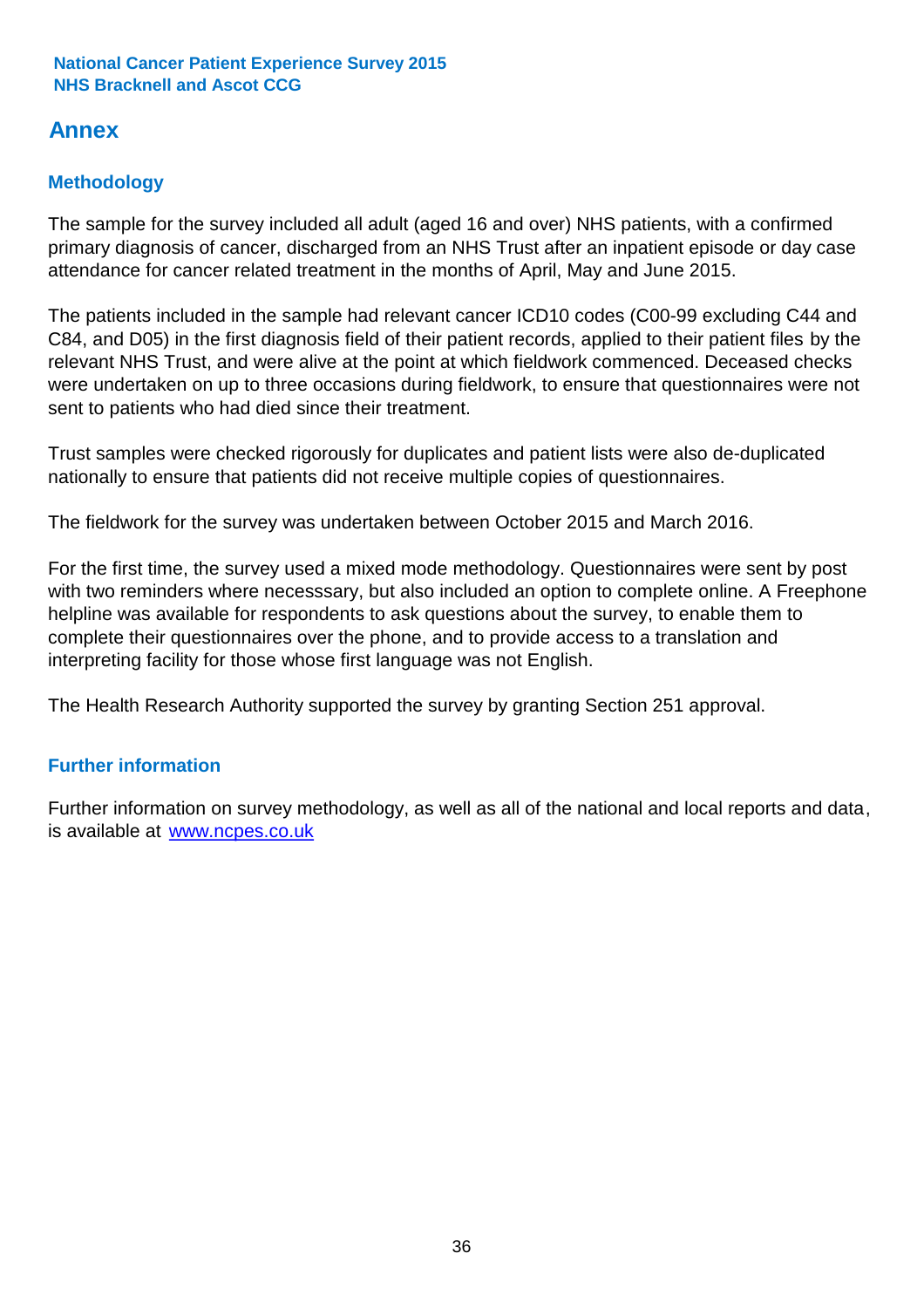# **Redevelopment of the 2015 survey**

A number of significant changes have been made to the National Cancer Patient Experience Survey in 2015:

- the length of the questionnaire has been reduced
- response options have been reviewed and changed to make them consistent throughout the survey
- some of the questions and / or answer options have been changed so that they are now in line with questions in other patient surveys (e.g. the Care Quality Commission national patient surveys), to improve comparability between them
- the topic areas within the questionnaire have been redesigned to capture the whole patient journey.

There are 50 questions in the questionnaire that relate directly to patient experience. Of these, 14 remain unchanged from previous years; and a further 21 have been slightly amended. We draw caution in directly comparing data from the 2015 survey to the findings of the previous CPES surveys, even for identical questions. Changes in the structure of the survey instrument (questionnaire) and also the administration of the survey (calendar period and length of time from sampling to field work start and completion) may influence nationwide averages, although these features will not greatly impact on relative comparisons (e.g. between patient groups or hospitals).

The other 15 questions are either new or substantially changed from previous years.

It is expected that there will be few, if any changes, to the questionnaire going forward so we will be able to compare the results year on year. Where changes are necessary they are expected to be for methodological reasons or to improve question reliability.

Another significant change in 2015 is that an online version of the questionnaire has been developed. The online version was developed to make the questionnaire more accessible for respondents. This may have an impact on the demographic characteristics of the respondents. This may be an improvement if previously underrepresented groups have responded. However, changes to the demographics of respondents may have implications on the overall results - and again, leads us to draw caution in directly comparing results with previous years.

# **Official Statistics**

The 2015 survey data has been published for the first time as Official Statistics. The 2015 survey data has been produced and published in line with the Code of Practice for Official Statistics.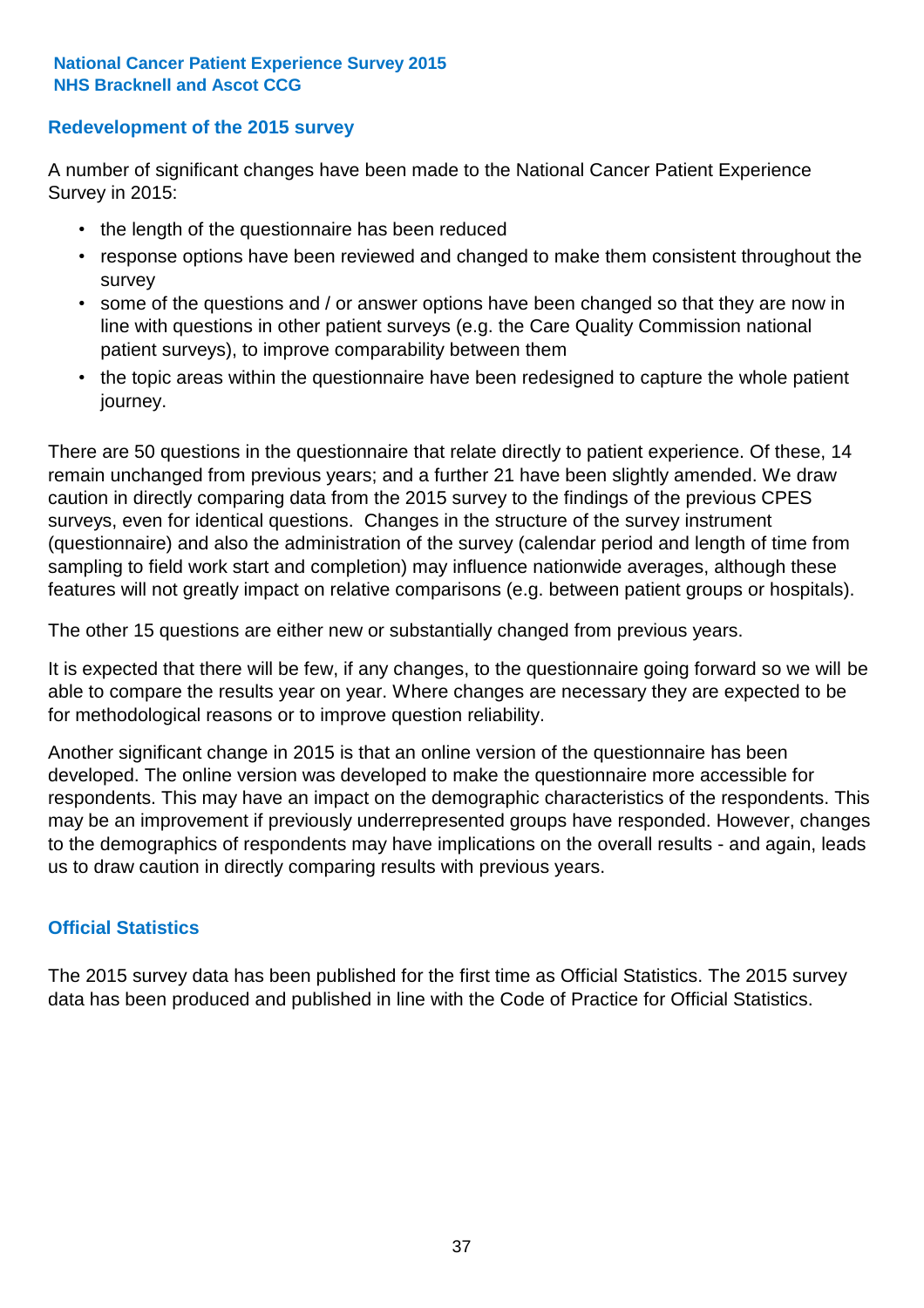# **Scoring methodologies**

49 of the 50 questions relating directly to patient experience have been summarised as the score of the percentage of patients who reported a positive experience. For example:

- question 6 asks: "Overall, how did you feel about the length of time you had to wait for your test to be done?". Responses have been recorded as positive only for those patients who selected the first option ("It was about right")
- question 11 asks: "When you were told you had cancer, were you given written information about the type of cancer you had?". Responses have been recorded as positive only for those patients who selected the first option ("Yes, and it was easy to understand").

Where options do not provide any information on positive/negative patient experience (e.g. "Don't know / can't remember"), they are excluded from the score.

The other question (question 59) asks respondents to rate their overall care on a scale of 0 to 10. Scores have been given as an average on this scale.

A copy of the 2015 questionnaire, marked up with all of these scoring conventions, is available at www.ncpes.co.uk

Further details on the scoring methodology can be found in the technical document for the survey, available at <u>www.ncpes.co.uk</u>

### **Case-mix adjustment**

For the first time in 2015, case-mix adjusted findings are being presented alongside unadjusted results for CCGs. Case-mix adjustment allows us to account for the impact that differing patient populations might have on results. By using the case-mix adjusted estimates we can obtain a greater understanding of how a CCG is performing given their patient population.

The factors taken into account in this case-mix adjustment are gender, age, ethnic group, deprivation, and tumour group.

For further details on case-mix adjustment, please refer to the technical document for the survey, available at www.ncpes.co.uk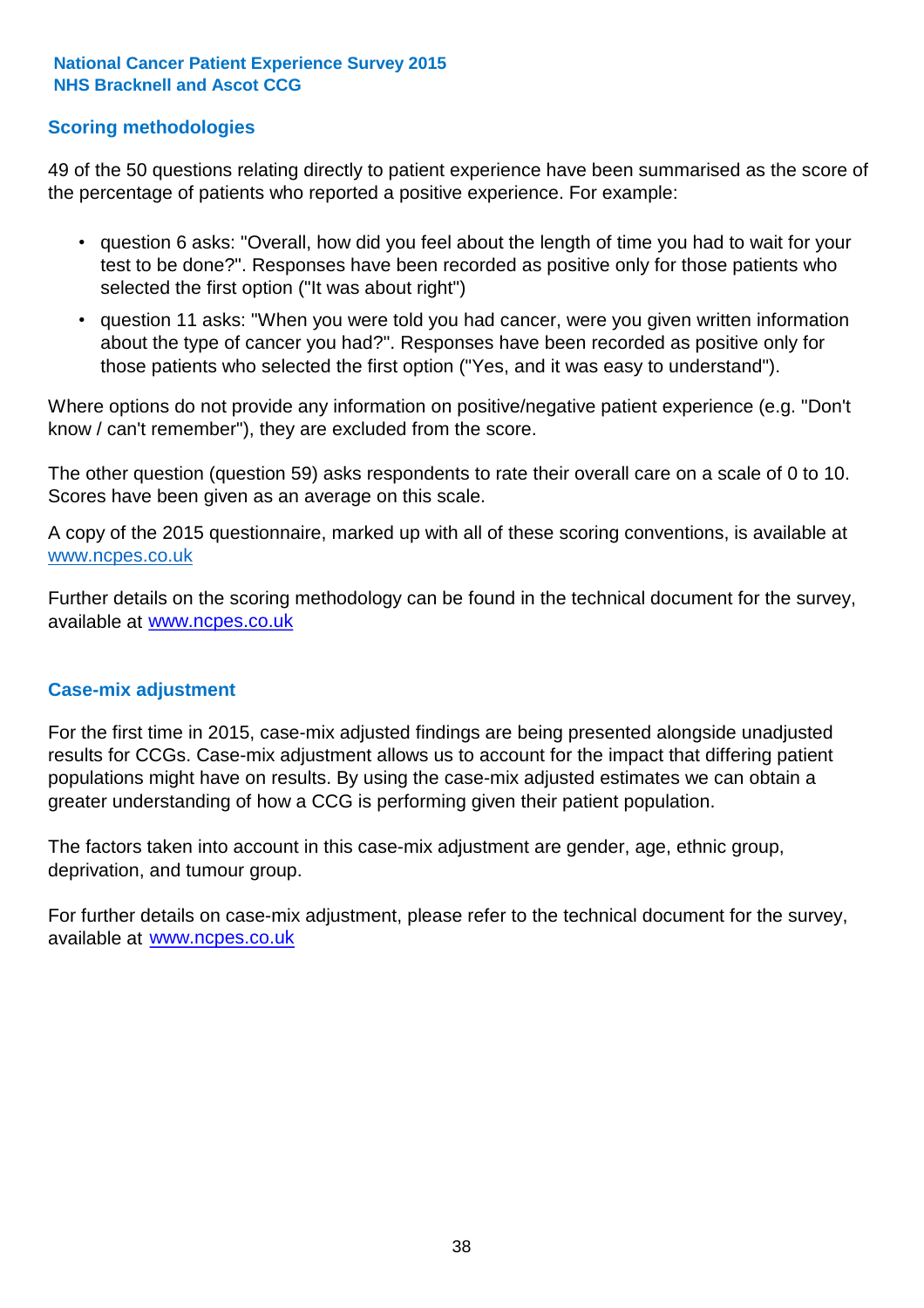# **Response Rates**

|                 | Sample<br><b>Size</b> | <b>Excluded</b> | Adjusted<br><b>Sample</b> | <b>Not</b><br>Returned   Refused | <b>Blank</b> / | Completed | Response<br>Rate |
|-----------------|-----------------------|-----------------|---------------------------|----------------------------------|----------------|-----------|------------------|
| <b>National</b> | 116,991               | 8.719           | 108,272                   | 33,168                           | 3.918          | 71,186    | 66%              |
| 10G             | 259                   | 11              | 248                       | 80                               |                | 161       | 65%              |

### **Respondents by tumour group**

The tables below show the numbers of patients from each tumour group and the age and gender distribution of these patients.

| <b>Tumour Group</b>  | Number of<br>respondents* |  |  |
|----------------------|---------------------------|--|--|
| Brain / CNS          | 1                         |  |  |
| <b>Breast</b>        | 36                        |  |  |
| Gynaecological       | 7                         |  |  |
| Colorectal / LGT     | 18                        |  |  |
| Lung                 | 5                         |  |  |
| <b>Skin</b>          | 5                         |  |  |
| Haematological       | 29                        |  |  |
| <b>Upper Gastro</b>  | 11                        |  |  |
| Other                | 6                         |  |  |
| Urological           | 16                        |  |  |
| Prostate             | 22                        |  |  |
| Sarcoma              | 2                         |  |  |
| <b>Head and Neck</b> | 3                         |  |  |

*\* These figures may not match the numerator for all questions in the 'Comparisons by tumour group' section of this report, because not all questions were answered by all respondents.*

# **Respondents by age and gender**

The questionnaire asked respondents to give their year of birth. This information has been amalgamated into 8 age bands. The age and gender distribution for the CCG was as follows:

|             | 16-24 | 25-34 | 35-44 | 45-54 | 55-64 | 65-74 | 75-84 | $85+$ | <b>Total</b> |
|-------------|-------|-------|-------|-------|-------|-------|-------|-------|--------------|
| <b>Male</b> |       |       |       | ັ     | 18    | 26    | 23    |       | 79           |
| Female      |       |       |       | 9     | 22    | 27    | 18    |       | 82           |
| Total       |       |       |       | 14    | 40    | 53    | 41    |       | 161          |